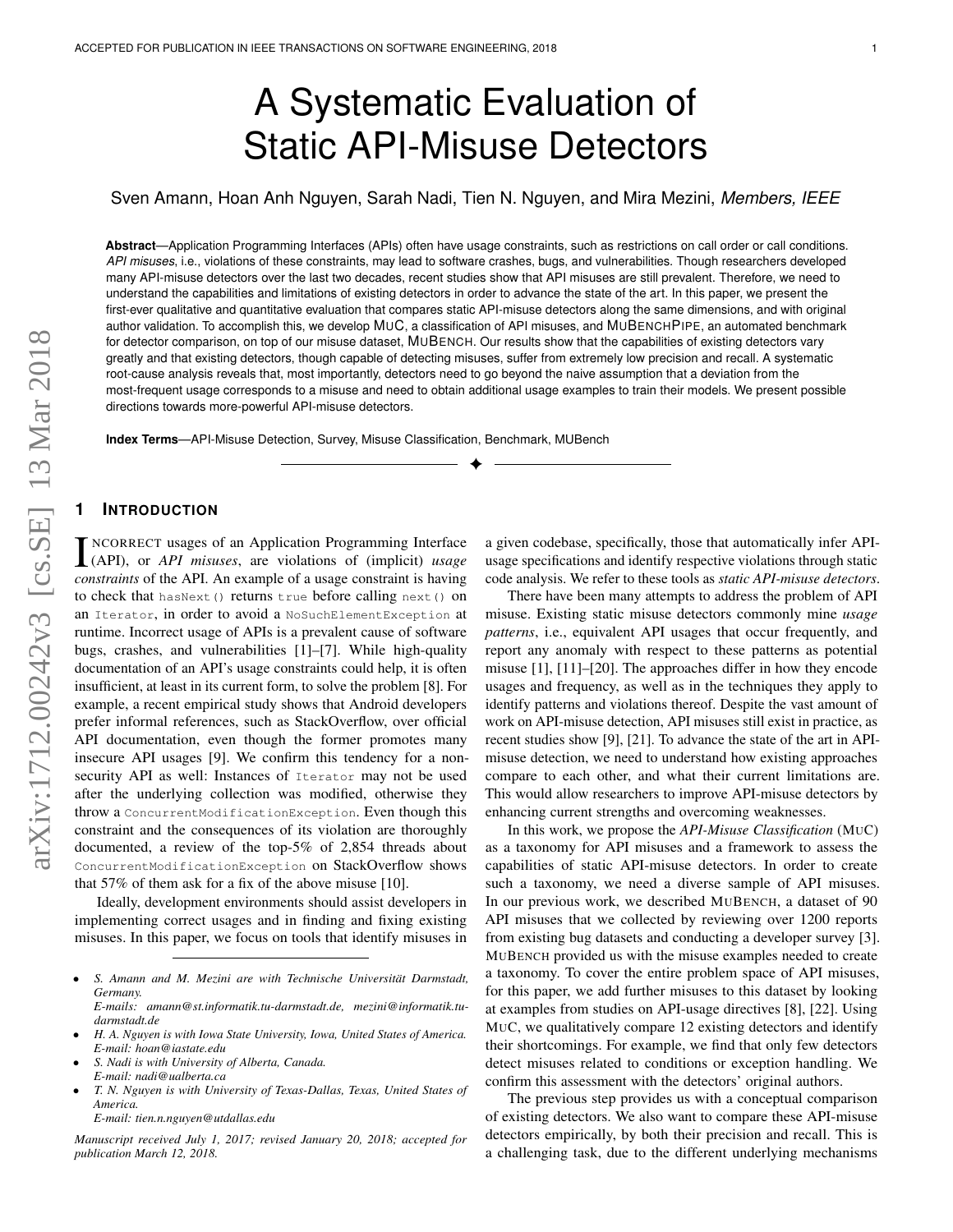and representations used by detectors. To enable this empirical comparison, we build MUBENCHPIPE, the first automated pipeline to benchmark API-misuse detectors. Our automated benchmark leverages MUBENCH, and the additional misuses we collect in this work, and creates an infrastructure on top of it to run the detectors and compare their results. We perform three experiments based on 29 real-world projects and 25 hand-crafted examples to empirically evaluate and compare four state-of-the-art detectors. We exclude the other eight detectors since two rely on the discontinued Google Code Search [\[23\]](#page-16-6), five target C/C++ code, and one targets Dalvik Bytecode, while our benchmark contains Java misuses. In [Experiment P,](#page-6-0) we measure the precision of the detectors in a per-project setup, where they mine patterns and detect violations in individual projects from MUBENCH. In [Experiment RUB,](#page-7-0) we determine upper bounds to the recall of the detectors with respect to the known misuses in MUBENCH. We take the possibility of insufficient training data out of the equation, by providing the detectors with crafted examples of correct usages for them to mine required patterns. Finally, in [Experiment R,](#page-8-0) we measure the recall of the detectors against both the MUBENCH dataset and the detectors' own confirmed findings from [Experiment P](#page-6-0) using a per-project setup.

Our conceptual analysis shows many previously neglected aspects of API misuse, such as incorrect exception handling and redundant calls. Our quantitative results show that misuse detectors are capable of detecting misuses, when provided with correct usages for pattern mining. However, they suffer from extremely low precision and recall in a realistic setting. We identify four root causes for false negatives and seven root causes for false positives. Most importantly, to improve precision, detectors need to go beyond the naive assumption that a deviation from the mostfrequent usage corresponds to a misuse, for example, by building probabilistic models to reason about the likelihood of usages in their respective context. To improve recall, detectors need to obtain more correct usage examples, possibly from different sources, and to consider program semantics, such as type hierarchies and implicit dependencies between API usages. These novel insights are made possible by our automated benchmark. Our empirical results present a wake-up call, unveiling serious practical limitations of tools and evaluation strategies from the field. Foremost, detectors suffer from extremely low recall—which is typically not evaluated. Moreover, we find that the application of detectors to individual projects does not seem to give them sufficient data to learn good models of correct API usage.

In summary, this paper makes the following contributions to the area of API-misuse detection:

- A taxonomy of API misuses, MUC, which provides a conceptual framework to compare the capabilities of API-misuse detectors.
- A survey and qualitative assessment of 12 state-of-the-art misuse detectors, based on MUC.
- A publicly available automated benchmark pipeline for APImisuse detectors, MUBENCHPIPE, which facilitates systematic and reproducible evaluations of misuse detectors.
- An empirical comparison of both recall and precision of four existing misuse detectors using MUBENCHPIPE. Our work is the first to compare different detectors on both a conceptual and practical level and, more importantly, the first to measure the recall of detectors, unveiling their poor performance.
- A systematic analysis of the root causes for low precision and recall across detectors, to call researchers to action.

Our benchmarking infrastructure is publicly available [\[24\]](#page-16-7) and our artifact Web page [\[10\]](#page-16-1) provides full details on our results.

# <span id="page-1-0"></span>**2 BACKGROUND AND TERMINOLOGY**

An *API usage* (*usage*, for short) is a piece of code that uses a given API to accomplish some task. It is a combination of basic *program elements*, such as method calls, exception handling, or arithmetic operations. The combination of such elements in an API usage is subject to constraints, which depend on the nature of the API. We call such constraints *usage constraints*. For example, two methods may need to be called in a specific order, division may not be used with a divisor of zero, and a file resource needs to be released along all execution paths. When a usage violates one or more such constraints, we call it a *misuse*, otherwise a *correct usage*.

The detection of API misuses may be approached through *static analyses* of source code or binaries and through *dynamic analyses*, i.e., runtime monitoring or analysis of runtime data, such as traces or logs. In either case, the detection requires either specifications of correct API usage to find violations of or specifications of misuses to find instances of. Such specifications may be *crafted manually* by experts or *inferred automatically* by algorithms. Automatic specification inference (or *mining*) may, again, be approached both *statically*, e.g., based on code samples or documentation, and *dynamically*, e.g., based on traces or logs.

Since manually crafting and maintaining specifications is costly, in this work, we focus on automated detectors. We call such tools *API-misuse detectors*. In the literature, we find *static misuse detectors*, which statically mine specifications and detect misuses through static analysis, e.g., [\[1\]](#page-15-0), [\[13\]](#page-16-8), [\[15\]](#page-16-9); *dynamic misuse detectors*, which dynamically mine specifications and detect misuses through dynamic analysis, e.g., [\[25\]](#page-16-10), [\[26\]](#page-16-11); and *hybrid misuse detectors*, which, for example, combine dynamic specification mining with static detection [\[27\]](#page-16-12). In this work, we focus on static API-misuse detectors.

Static API-misuse detection is often achieved through detecting *deviant code* [\[1\]](#page-15-0), [\[11\]](#page-16-2)–[\[20\]](#page-16-3), [\[28\]](#page-16-13). The key idea is that mistakes violate constraints that the code should adhere to and that, given sufficiently many examples of correct usage, such violations appear as *anomalies*. We call a usage that appears frequently in programs a *pattern*. The identification of mistakes through the detection of deviant code assumes that patterns correspond to correct usages (specifications) and anomalies with respect to these patterns are, consequently, misuses. Such an approach can detect mistakes in the usage of popular libraries [\[1\]](#page-15-0), [\[11\]](#page-16-2), [\[13\]](#page-16-8), [\[15\]](#page-16-9), [\[19\]](#page-16-14), [\[28\]](#page-16-13).

In our previous work [\[3\]](#page-15-3), we collected a dataset of Java API misuses by reviewing bug reports of 21 real-world projects and surveying developers about API misuses. We call this dataset MUBENCH. It contains 90 misuses, 73 misuses from the real-world projects and 17 from the survey (see [Table 1,](#page-2-0) Row 1). For each realworld misuse, the dataset identifies the *project* where the misuse is, the *project version* that contains the misuse, and the commit that fixed the misuse. For the other misuses, MUBENCH provides hand-crafted misuse examples and their fixes.

# **3 THE API-MISUSE CLASSIFICATION (MUC)**

In this section, we introduce the *API-Misuse Classification* (MUC), our taxonomy for API misuses. We derive MUC from the misuse examples in the MUBENCH dataset. In [Section 4,](#page-3-0) we use MUC to qualitatively compare the capabilities of existing API-misuse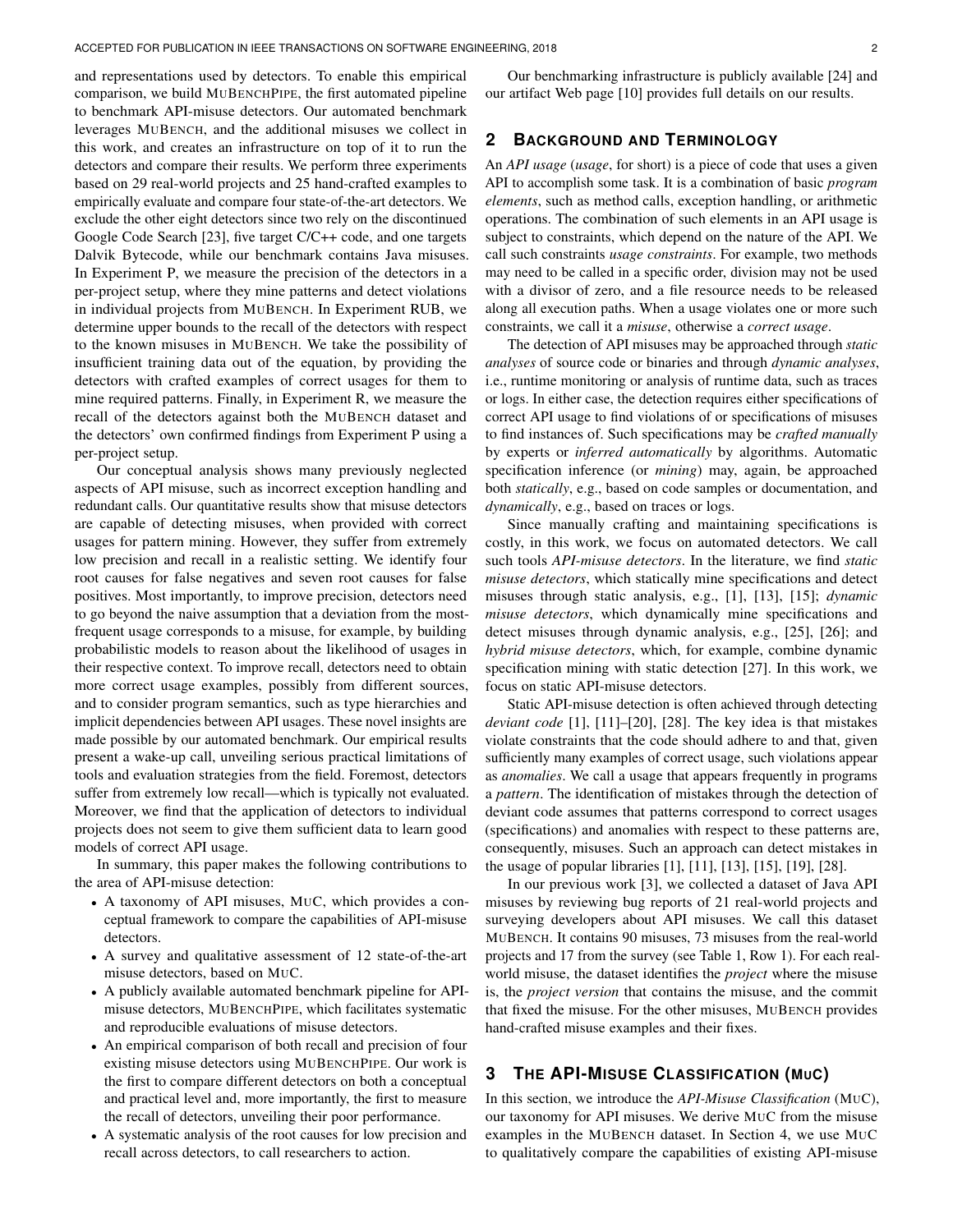<span id="page-2-0"></span>Table 1: Datasets used throughout this paper, with the number of hand-crafted misuses (#HM), the number of real-world projects (#P), project versions (#PV), and misuses (#RM), and the total number of misuses (#M). "n/a" denotes that the number is not relevant for the use of the dataset.

|   | Dataset                 | #HM | #P | #PV | #RM | #M  |
|---|-------------------------|-----|----|-----|-----|-----|
|   | Original MUBENCH [3]    |     | 21 | 55  | 73  | 90  |
| ∍ | <b>Extended MUBENCH</b> | 27  | 21 | 55  | 73  | 100 |
| 3 | <b>Experiment P</b>     | n/a |    | 5   | n/a | n/a |
| 4 | <b>Experiment RUB</b>   | 25  | 13 | 29  | 39  | 64  |
|   | <b>Experiment R</b>     |     |    | 29  | 53  | 53  |

detectors. In [Section 7,](#page-9-0) we use MUC to define our expectations on the detectors' performance. Before presenting the classification itself, we briefly discuss existing related classifications to motivate the need for MUC.

## **3.1 Motivation for MUC**

IEEE has a standard for classifying software defects [\[29\]](#page-16-15), which served as the basis for IBM's ORTHOGONAL DEFECT CLASSIFI-CATION (ODC) [\[30\]](#page-16-16). The ODC uses the defect type as one of the aspects from which to classify defects. The defect type is composed of a conceptual program element, such as a function, check, assignment, documentation, or algorithm, and a violation type, i.e., either *missing* or *incorrect*. More recently, Beller *et al.* [\[31\]](#page-16-17) presented the GENERAL DEFECT CLASSIFICATION (GCD), a remote ODC-descendant, tailored to compare the capabilities of automated static-analysis tools. Both classifications capture the entire domain of all types of software defects. To compare the capabilities of API-misuse detectors, we need a more fine-grained differentiation of a subset of the categories in both of them.

Past work presented empirical studies and taxonomies of API-usage directives [\[8\]](#page-15-2), [\[22\]](#page-16-5). Many of these directives can be thought of as usage constraints in our terminology and their violations, consequently, as misuses. Other directives, however, do not formulate constraints. Examples are directives that explicitly allow null to be passed as a parameter and directives that inform about alternative ways to achieve a behaviour (possibly with different trade-offs). Therefore, we cannot directly convert a taxonomy of usage directives into a taxonomy of misuses. Instead, to consider the directives that can be viewed as usage constraints, we extend MUBENCH [\[3\]](#page-15-3) by hand-crafted examples of misuses violating them, which we derive from examples in the studies. This gives us 10 additional misuses, resulting in a total of 100 misuses that we use for MUC and our experiments (see [Table 1,](#page-2-0) Row 2). For simplicity, we subsequently refer to this extended dataset as MUBENCH.

## **3.2 The Classification**

We developed MUC using a variation of Grounded Theory [\[32\]](#page-16-18): Following our notion of API misuses as API usages with one or more violations of usage constraints, the first author of this work went through all the misuses in MUBENCH and came up with labels for the characteristics of the respective violations, until each misuse was tagged with at least on label. Subsequently, all authors iteratively revisited the labelled misuses to unify semantically equivalent labels and group related labels, until we had a consistent taxonomy. In the end, we had two dimensions whose intersection describes all violations in MUBENCH: the type of the involved API-usage element and the type of the violation. Consequently, we

<span id="page-2-1"></span>Table 2: The Misuse Classification (MUC), with the number of misuses with a particular violation in MUBENCH.

|                           | Violation Type |                |  |  |  |  |  |
|---------------------------|----------------|----------------|--|--|--|--|--|
| <b>API-Usage Element</b>  | Missing        | Redundant      |  |  |  |  |  |
| Method Call               | 30             | 13             |  |  |  |  |  |
| Condition                 | 48             | 6              |  |  |  |  |  |
| null Check                | 25             | 3              |  |  |  |  |  |
| Value or State            | 21             | $\mathfrak{D}$ |  |  |  |  |  |
| Synchronization           |                |                |  |  |  |  |  |
| Context                   |                |                |  |  |  |  |  |
| <b>Iteration</b>          |                |                |  |  |  |  |  |
| <b>Exception Handling</b> | 10             |                |  |  |  |  |  |

define a *violation* as a pair of a violation type and an API-usage element.

An *API-usage element* is a program element that appears in API usages. The following elements are involved in the misuses in MUBENCH: *method calls*, *conditions*, *iterations*, and *exception handling*. Note that we consider primitive operators, such as arithmetic operators, as methods. For conditions, we further distinguish null *checks*, *value or state conditions*, *synchronization conditions*, and *context conditions*, because of their distinct properties.

The *violation type* describes how a usage violates a given usage constraint with respect to a given usage element. In MUBENCH, we find two violation types: *missing* and *redundant*. Violations of the missing type come from constraints that mandate the presence of a usage element. They generally cause program errors. An example of such a violation is a "missing method call." Violations of the redundant type come from constraints that mandate the absence of a usage element or declare the presence of a usage element unnecessary. Note that in either case the repetition of an element may have undesired effects, such as errors or decreased performance. An example of such a redundant violation is a "redundant method call."

[Table 2](#page-2-1) shows a summary of MUC. The numbers in the cells show how many misuses in MUBENCH have a respective violation. Note that a single misuse may have multiple violations; thus, the individual cells in the table sum up to more than 100. The table shows that missing method calls, null checks, and value or state conditions are the most prevalent violations. Redundant calls and missing exception handling are less frequent, but still prevalent, while we have only few examples of the other violations.

We now discuss the different violation categories shown in [Table 2,](#page-2-1) grouped by the API-usage element involved.

#### *Method Calls*

Method calls are the most prominent elements of API usages, as they are the primary means of communication between client code and the API.

One violation category is *missing method calls*, which occur if a usage does not call a certain method that is mandated by the API usage constraints. For example, if a usage does not call validate() on a JFrame after adding elements to it, which is required for the change to become visible.

The other case is *redundant method calls*, which occur if a usage calls a certain method that is restricted by the API usage constraints. For example, if a usage calls remove() on a list that is currently being iterated over, which causes an exception in the subsequent iteration.

# *Conditions*

Client code often needs to ensure conditions for valid communication to an API, in order to adhere to the API's usage constraints.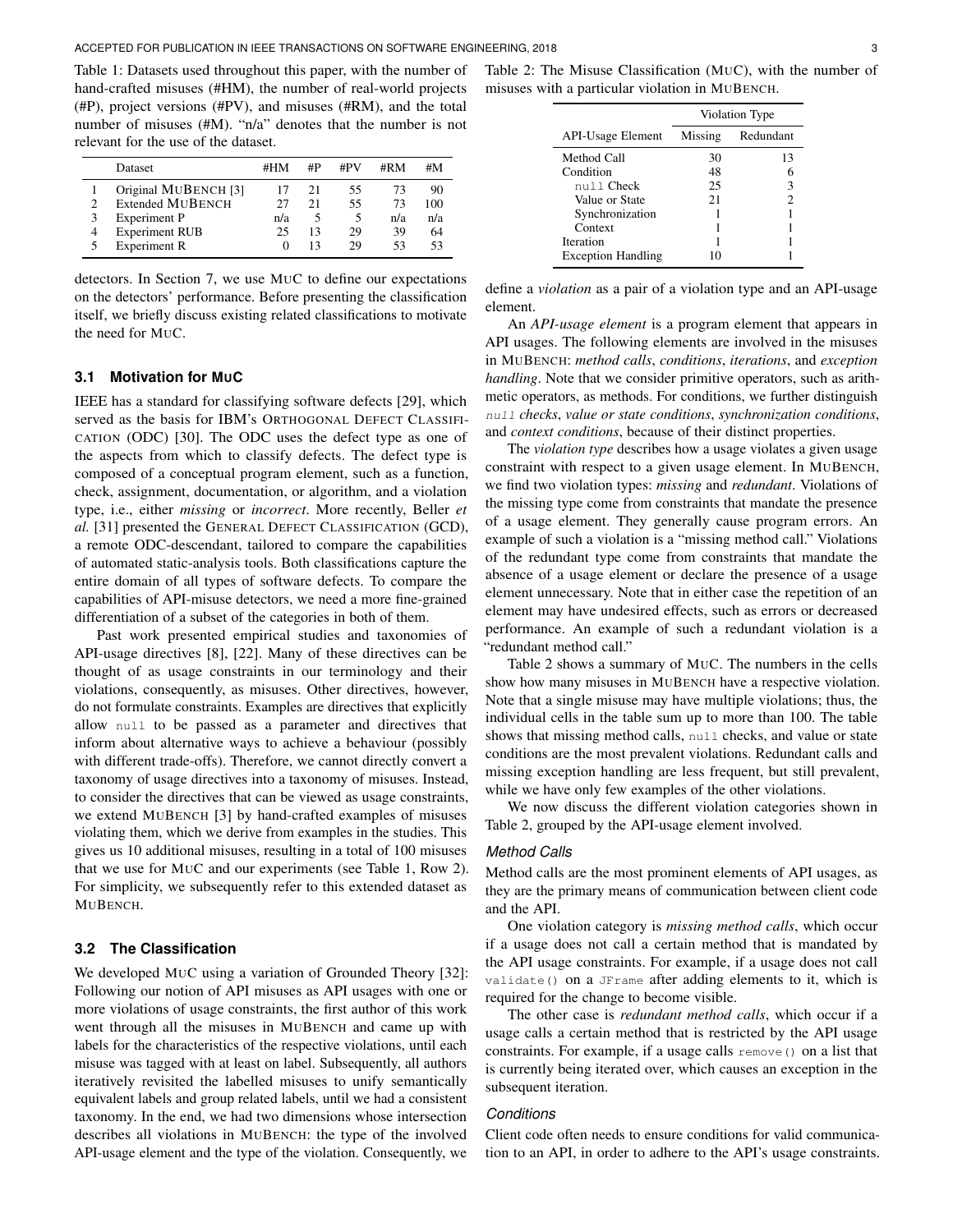There are often alternative ways to ensure such conditions. For example, to ensure that a collection is not empty one may check isEmpty(), check its size(), or add an element to it. Note that checks, in particular, are also a means for the client code to vary usages depending on program inputs.

One violation category is *missing conditions*, which occur if a usage does not ensure certain conditions that are mandated by the API usage constraints. One case is *missing null checks*, e.g., if a usage fails to ensure that a receiver or a parameter of a call is not null. Another case is *missing value or state conditions*, e.g., if a usage fails to ensure that a Map contains a certain key before using the key to access the Map. In multi-threaded environments, *missing synchronization conditions* may occur, e.g., if a usage does not obtain a lock before updating a HashMap that is accessed from multiple threads [\[22\]](#page-16-5). Finally, *missing context conditions* may also occur, e.g., if a usage fails to ensure that GUI components in SWING are updated on the Event Dispatching Thread (EDT) [\[8\]](#page-15-2).

The other case is *redundant conditions*, where a condition prevents a necessary part of a usage, e.g., a method call, from being executed along certain execution paths or is simply redundant. One case is *redundant* null *checks*, e.g., if the usage checks nullness only after a method has been invoked on the respective object. Another case is *redundant value or state conditions*, e.g., if the usage checks isEmpty on a collection that's guaranteed to contain an element. In multi-thread environments, *redundant synchronization conditions* may occur, e.g., if the usage requests a lock that it already holds, which may cause a deadlock. Finally, *redundant context conditions* may also occur, e.g., if a JUNIT assertion is executed on another thread, where its failing cannot be captured by the JUNIT framework.

#### *Iteration*

Iteration is another means of interacting with APIs, used, in particular, with collections and IO streams. It takes the form of loops and recursive methods. Note that respective usage constraints are about (not) repeating (part of) a usage, rather than about the condition that controls the execution.

One violation category is *missing iterations*, which occur if a usage does not repeatedly check a condition that the API usage constraints mandate must be checked again after executing part of the usage. For example, the Java documentation states that a call to wait() on an object should always happen in a loop that checks the condition the code waits for, because wait() could return before the condition is satisfied, in which case the usage should continue to wait.

The other case is *redundant iterations*, which occur if part of a usage is reiterated that the API usage constraints mandate may be executed not more than once or that is simply redundant. For example, a Cipher instance might be reused in a loop to encrypt a collection of values, but its initialization through calling init() must happen exactly once, i.e., before the loop. Note that in this situation, the required call is present in the respective code exactly once, as required, but its inclusion in an iteration causes a violation.

## *Exception Handling*

Exceptions are a way for APIs to communicate errors to client code. The handling of different errors often depends on the specific API.

One violation category is *missing exception handling*, which occurs if a usage does not take actions to recover from a possible error, as mandated by the API usage constraints. For example, when initializing a Cipher with an externally provided cryptographic key, one should handle InvalidKeyException. Another example is resources that need to be closed after use, also in case of an exception. Such guarantees are often implemented by a finally block, but also using the try-with-resources construct or even respective handling in multiple catch blocks.

The other case is *redundant exception handling*, which occurs if a usage intercepts exceptions that should not be caught or handled explicitly. For example, catching Throwable when executing a command in an application might suppress a CancellationException, preventing the user from cancelling the execution.

# <span id="page-3-0"></span>**4 CONCEPTUAL CLASSIFICATION OF EXISTING MISUSE DETECTORS**

To advance the state of the art of API-misuse detection, we need to understand the capabilities and short-comings of existing misuse detectors. To identify detectors, we started from the publications about API-misuse detection listed in a survey of automated APIproperty inference techniques by Robillard *et al.* [\[33\]](#page-16-19). For each publication, we looked at all publications they refer to as related work and all publication that cite them, according to the ACM Digital Library or the IEEE Xplore Digital Library. We recursively repeated this process, until we found no new detectors.

We use MUC to guide the comparison. We provide a *conceptual classification* of the *capabilities* of each detector with respect to MUC, summarized in [Table 3.](#page-4-0) We use the published description and results of each detector to identify which of MUC categories they can, conceptually, detect. To reduce subjectivity, we confirmed our capability assessment and the detector descriptions with the respective authors, except for PR-MINER and COLIBRI/ML, whose authors did not respond. We also describe the strategies used to evaluate each detector and summarize those in [Table 4.](#page-4-1)

PR-MINER is a misuse detector for C [\[11\]](#page-16-2). It encodes usages as the set of all function names called within the same function and then employs frequent-itemset mining to find patterns with a minimum support of 15 usages. Violations here are strict subsets of a pattern that occur at least ten times less frequently than the pattern. To prune false positives, PR-MINER applies interprocedural analysis, i.e., for each occurrence of a violation, it checks whether the missing call occurs within a called method. This analysis follows the call path for up to 3 levels. The reported violations are ranked by the respective pattern's support. PR-MINER focuses on detecting missing method-calls. The evaluation applied PR-MINER to three target projects individually, thereby finding violations of project-specific patterns. The detector reported 1,601 findings (1,447, 147, and 7 on the individual projects). The authors reviewed the top-60 violations reported across all projects and found 18.1% true positives (26.7%, 10.0%, and 14.3% on the individual projects).

CHRONICLER is a misuse detector for C [\[34\]](#page-16-20). It mines frequent call-precedence relations from an inter-procedural control-flow graph. A relation is considered frequent, if it holds on at least 80% of all execution paths. Paths where such relations do not hold are reported as violations. CHRONICLER detects missing method calls. Since loops are unrolled exactly once, it cannot detect missing iterations. The evaluation applied CHRONICLER to five projects, thereby finding violations of project-specific patterns. The authors compared the identified protocols with the documented protocols for one API and discussed a few examples of actual bugs found by their tool.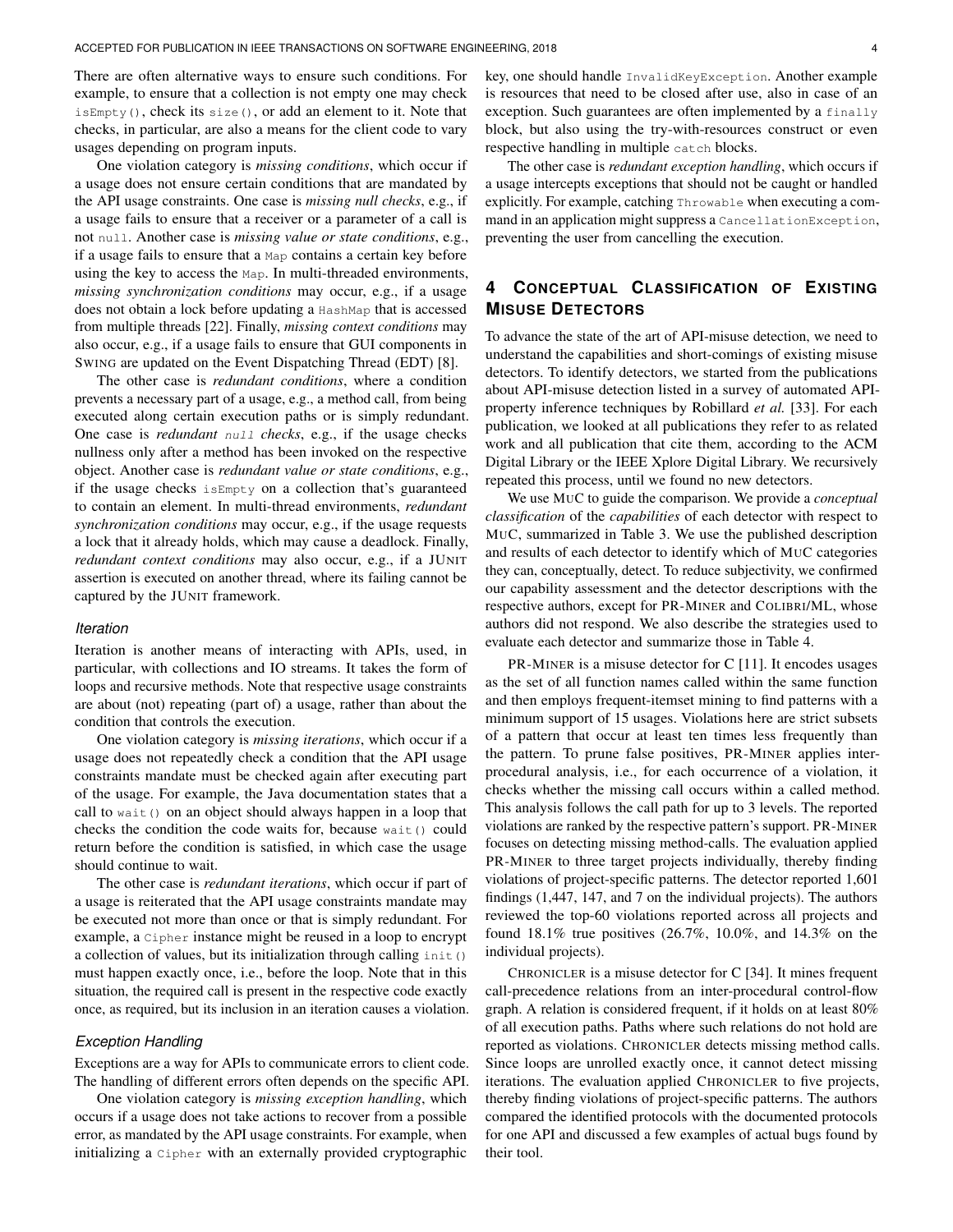<span id="page-4-0"></span>Table 3: Capabilities of Surveyed API-Misuse Detectors.  $\bullet$ denotes the capability to detect a violation.  $\bullet$  denotes the capability to detect a violation under special conditions.  $\bigcirc$  denotes the inability to detect a violation.

|                                                                                                                                                                                                                                                                |                          | <b>Method Calls</b>                            |                                                        |                                                                                         | Conditions                                               |                                                           |                                                     |                                           | Ex. Handl.                                          | Iteration                                                              |                                                          |
|----------------------------------------------------------------------------------------------------------------------------------------------------------------------------------------------------------------------------------------------------------------|--------------------------|------------------------------------------------|--------------------------------------------------------|-----------------------------------------------------------------------------------------|----------------------------------------------------------|-----------------------------------------------------------|-----------------------------------------------------|-------------------------------------------|-----------------------------------------------------|------------------------------------------------------------------------|----------------------------------------------------------|
| <b>Misuses Detector</b>                                                                                                                                                                                                                                        | Missing                  | Redundant                                      | $\overline{\phantom{0}}$<br>nu1<br>Missing             | Val./State<br>Missing                                                                   | Sync.<br>Missing                                         | Context<br>Missing                                        | Redundant                                           | Missing                                   | Redundant                                           | Missing                                                                | Redundant                                                |
| PR-MINER [11]<br>CHRONICLER <sup>[34]</sup><br>COLIBRI/ML [12]<br><b>JADET</b> [13]<br>RGJ07 [14]<br>ALATTIN <sup>[18]</sup><br>AX09 [16]<br>CAR-MINER [17]<br><b>GROUMINER [15]</b><br><b>DMMC</b> [36]<br>TIKANGA <sup>[19]</sup><br><b>DROIDASSIST</b> [20] | ◐<br>◐<br>∩<br>$\bullet$ | O<br>∩<br>Ω<br>∩<br>∩<br>Ω<br>∩<br>∩<br>Ω<br>∩ | Ω.<br>∩<br>Ω<br>$\bullet$<br>∩<br>$\bullet$<br>∩<br>Ω. | Ω<br>O<br>O<br>Ω<br>$\bullet$<br>$\bullet$<br>$\circ$<br>$\bullet$<br>$\circ$<br>Ω<br>C | ∩<br>∩<br>О<br>∩<br>O<br>Ο<br>Ω<br>O<br>O<br>Ο<br>Ω<br>C | ∩<br>Ō<br>Ō<br>Ō<br>Ō<br>Ω<br>Ω<br>$\circ$<br>Ō<br>Ō<br>Ω | ∩<br>Ω<br>Ο<br>O<br>Ω<br>О<br>Ω<br>Ō<br>Ō<br>Ο<br>∩ | ∩<br>∩<br>Ō<br>Ω<br>Ω<br>∩<br>∩<br>Ω<br>Ω | C<br>∩<br>O<br>∩<br>∩<br>∩<br>∩<br>Ō<br>O<br>O<br>∩ | Ω<br>Ō<br>$\bullet$<br>Ω<br>Ω<br>Ω<br>O<br>$\bullet$<br>Ω<br>$\bullet$ | Ō<br>∩<br>C<br>∩<br>∩<br>∩<br>∩<br>Ō<br>Ō<br>C<br>∩<br>∩ |

<span id="page-4-1"></span>Table 4: Summary of Empirical Evaluations of Surveyed API-Misuse Detectors. For the evaluation setup, IP denotes that detectors mine on the individual target projects and CP that they mine crossproject.

| Detector                | # of Target<br>Projects | Eval.<br>Setup | # of Reviewed<br>Findings |       | Precision (Range) |
|-------------------------|-------------------------|----------------|---------------------------|-------|-------------------|
| PR-MINER [11]           | 3                       | IP             | Top $60$                  | 18.1% | $(10-27%)$        |
| <b>CHRONICLER [34]</b>  | 5                       | IP             | example-based             |       |                   |
| COLIBRI/ML [12]         | 5                       | IP             | example-based             |       |                   |
| <b>JADET</b> [13]       | 5                       | IP             | Top 10/project            | 6.5%  | $(0-13\%)$        |
| <b>JADET</b> [37]       | 20                      | <b>CP</b>      | Top $25\%$ (50)           | 8.0%  | $(0-100\%)$       |
| RGJ07 [14]              | 1                       | IP             | example-based             |       |                   |
| ALATTIN [18]            | 6                       | CР             | Top 10/project            |       | 29.5% (13-100%)   |
| AX09 [16]               | 3                       | IP             | All (292)                 | 90.4% | $(50-94%)$        |
| <b>CAR-MINER [17]</b>   | 5                       | <b>CP</b>      | Top 10/project            | 60.1% | $(41 - 82\%)$     |
| <b>GROUMINER [15]</b>   | 9                       | IP             | Top 10/project            | 5.4%  | $(0-8\%)$         |
| DMMC <sub>[36]</sub>    |                         | IP             | All (19)                  | 73.7% |                   |
| DMMC <sub>[11</sub> ]   | 3                       | IP             | Top $30$                  | 56.7% |                   |
| TIKANGA <sup>[19]</sup> | 6                       | IP             | Top $25\%$ (121)          | 9.9%  | $(0-33\%)$        |
| <b>DROIDASSIST</b> [20] |                         |                | not evaluated             |       |                   |

COLIBRI/ML is another misuse detector for C [\[12\]](#page-16-21). It reimplements PR-MINER using *Formal Concept Analysis* [\[35\]](#page-16-28) to strengthen the theoretical foundation of the approach. Consequently, its capabilities are the same as PR-MINER's. The evaluation applied COLIBRI/ML to five target projects, thereby finding violations of project-specific patterns. While some detected violations are presented in the paper, no statistics on the quality of the detector's findings are reported.

JADET is a misuse detector for Java [\[13\]](#page-16-8). It uses COLIB-RI/ML [\[12\]](#page-16-21), but instead of only method names, it encodes methodcall order and call receivers in usages. It builds a directed graph whose nodes represent method calls on a given object and whose edges represent control flows. From this graph, it derives a pair of calls for each call-order relationship. The sets of these pairs form the input to the mining, which identifies patterns, i.e., sets of pairs, with a minimum support of 20. A violation may miss at most 2 properties of the violated pattern and needs to occur at least ten times less frequently than the pattern. Detected violations are ranked by  $u \times s/v$ , where *s* is the violated pattern's support, *v* is the number of violations of the pattern, and  $u$  is a uniqueness factor of the pattern. JADET detects missing method calls. It may detect missing loops as a missing call-order relation from a method call in the loop header to itself. The evaluation applied JADET to five target projects, thereby finding violations of project-specific patterns. The authors reviewed the top-10 violations reported per project and found 6.5% true positives (0%, 0%, 7.7%, 10.5%, and 13.3% on the individual projects). Other findings were classified as

#### code smells (6.5%) or hints (35.0%).

In a subsequent study, JADET was applied in a cross-project setting where it was applied to 6,097 projects at once, using a minimum pattern support of 200 [\[37\]](#page-16-27). The authors reviewed the top-25% findings from a random sample of 20 projects, a total of 50 findings, and found 8% true positives. Other findings were classified as code smells (14.0%).

RGJ07 is a misuse detector for C [\[14\]](#page-16-22). It encodes usages as sets of properties for each variable. Properties are comparisons to literals, argument positions in function calls, and assignments. For each call, it creates a group of the property sets of the call's arguments. To all groups for a particular function, it applies sequence mining to learn common sequences of control-flow properties and frequent-itemset mining to identify all common sets of all other property types. Subsequently, it identifies violations of the common property sequences and sets. RGJ07 is designed to detect missing conditions. From the properties it encodes, it can detect missing null checks and missing value or state conditions. Since patterns contain preceding calls on arguments, it may also detect missing calls, if the respective call shares an argument with another call in the pattern. The evaluation applied RGJ07 to a single project, thereby finding violations of project-specific patterns. The authors discussed several examples of actual bugs their approach detects, but reported no statistics on the detection performance.

ALATTIN is a misuse detector for Java [\[18\]](#page-16-23), specialized in alternative patterns for condition checks. For each target method m, it queries a code-search engine to find example usages. From each example, it extracts a set of rules about pre- and post-condition checks on the receiver, the arguments, and the return value of m, e.g., "boolean check on return of Iterator.hasNext before Iterator.next." It then applies frequent-itemset mining on these rules to obtain patterns with a minimum support of 40%. For each such pattern, it extracts the subset of all groups that do not adhere to the pattern and repeats mining on that subset to obtain infrequent patterns with a minimum support of 20%. Finally, it combines all frequent and infrequent patterns for the same method by disjunction. An analyzed method has a violation if the set of rules that hold in it is not a superset of any of the alternative patterns. Violations are ranked by the support of the respective pattern. ALATTIN, therefore, detects missing null-checks and missing value or state conditions that are ensured by checks and do not involve literals. It may also detect missing method-calls that occur in checks. The evaluation applied ALATTIN to six projects. Since it queries code-search engines for usage examples, it detects violations of cross-project patterns. The authors manually reviewed all violations of the top-10 patterns per project, a total of 532 findings, and confirmed that 29.5% identify missing condition checks (12.5%, 26.2%, 28.1%, 32.7%, 52.6%, and 100% for the individual projects). Considering frequent alternative patterns reduced false positives by 15.2% on average, which increased precision to 33.3%. Considering both frequent and infrequent alternatives even reduced false positives by 28.1% on average, leading to a precision of 37.8%, but introduced 1.5% additional false negatives, because misuses that occur multiple times are mistaken for infrequent patterns.

AX09 is a misuse detector for C [\[16\]](#page-16-24), specialized in detecting wrong error handling, realized through returning (and checking for) error codes. It distinguishes normal paths, i.e., execution paths from the beginning of the main function to its end, and error paths, i.e., paths from the beginning of the main function to an exit or return statement in an error-handling block. AX09 uses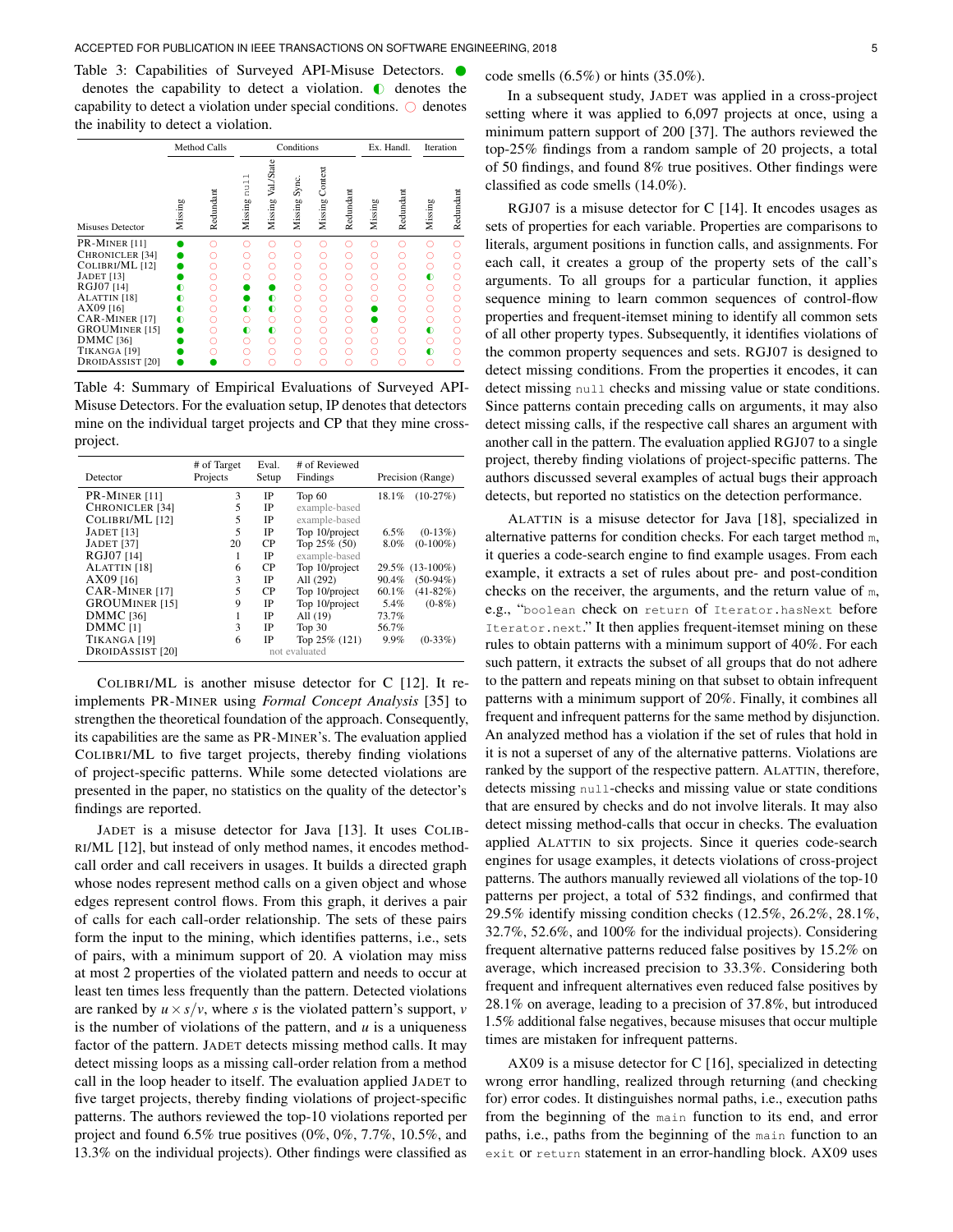push-down model checking to generate such paths as sequences of method calls and applies frequent-subsequence mining to find patterns with a minimum support of 80% (but at least 5 usages). It then uses push-down model checking to verify adherence to these patterns and identify respective violations. Finally, it filters false positives by tracking variable values and excluding error cases that cannot occur. It detects missing error-handling as well as missing method calls among error-handling functions. Since it identifies error-handling blocks through a predefined set of checks, it also detects missing null-checks and missing value or state conditions in the case of missing error-handling blocks. The evaluation applied AX09 to three projects individually, thereby finding violations of project-specific patterns. The authors manually reviewed all 292 findings and confirmed 90.4% true positives (50.0%, 90.3%, and 93.5% on the individual projects).

CAR-MINER is a misuse detector for C++ and Java [\[17\]](#page-16-25), also specialized in detecting wrong error handling. For each analyzed method m in a given code corpus, it queries a codesearch engine to find example usages. From the examples, it builds an *Exception Flow Graph* (EFG), i.e., a control-flow graph with additional edges for exceptional flow. From the EFG, it generates *normal* call sequences that lead to the currently analyzed call and *exception* call sequences that lead from the call along exceptional edges. Subsequently, it mines association rules between normal sequences and exception sequences, with a minimum support of 40%. To detect violations, CAR-MINER extracts the normal call sequence and the exception call sequence for the target method call. It then uses the learned association rules to determine the expected exception handling and reports a violation if the actual sequence does not include it. CAR-MINER detects missing exception-handling as well as missing method calls among errorhandling functions. The evaluation applied CAR-MINER to five projects. Since it queries code-search engines for usage examples, it detects violations of cross-project patterns. The authors manually reviewed all violations of the top-10 association rules for each project, a total of 264 violations, and confirmed that 60.1% identify wrong error handling (41.1%, 54.5%, 68.2%, 68.4%, and 82.3% on the individual projects). Other findings were classified as hints  $(3.0\%)$ .

GROUMINER is a misuse detector for Java [\[15\]](#page-16-9). It creates a graph-based object-usage representation (GROUM) for each target method. A GROUM is a directed acyclic graph whose nodes represent method calls, branchings, and loops and whose edges encode control and data flows. GROUMINER performs frequentsubgraph mining on sets of such graphs to detect recurring usage patterns with a minimum support of 6. When at least 90% of all occurrences of a sub-pattern can be extended to a larger pattern, but some cannot, those *rare* inextensible occurrences are considered as violations. Note that such violations have always exactly one node less than a pattern. The detection of patterns and violations happens at the same time. Violations are ranked by their *rareness*, i.e., the support of the pattern over the support of the violation. GROUMINER detects missing method calls. It also detects missing conditions and loops at the granularity of a missing branching or loop node. However, it cannot consider the actual condition. The evaluation applied GROUMINER to nine projects individually, thereby finding violations of project-specific patterns. The authors reviewed the top-10 violations per project, a total of 184 findings, and found 5.4% true positives (three times 0%, five times 6.7%, and once 7.8% on the individual projects). Other findings were

#### classified as code smells (7.6%) or hints (6.0%).

DMMC is a misuse detector for Java [\[36\]](#page-16-26), specialized in missing method calls. The detection is based on type usages, i.e., sets of methods called on an instance of a given type in a given method. Two usages are *exactly similar* if their respective sets match and are *almost similar* if one of them contains exactly one additional method. The detection is based on the assumption that violations should have only few exactly-similar usages, but many almost-similar ones. The likelihood of a usage *x* being a violation is expressed in the *strangeness score* =  $1 - |E(x)|/(|E(x)| + |A(X)|)$ , where  $E(x)$  is the set of usages that are exactly similar to *x* and  $A(x)$  the set of those that are almost similar. A usage is considered a violation if its strangeness score is above 0.97. Violations are ranked by the strangeness score. DMMC detects misuses with exactly one missing method-call. The evaluation applied DMMC to a single project, thereby finding project-specific violations. The authors manually reviewed all findings with a strangeness score above 97%, a total of 19 findings, and confirmed 73.7% as true positives. The evaluation was repeated later [\[1\]](#page-15-0), applying DMMC to three projects individually, thereby finding project-specific violations for a predefined set of APIs. The authors report that they manually reviewed approximately 30 findings, and confirmed 17  $(\approx 56.7\%)$  as true positives. Others were classified as workarounds for bugs inside a used API.

TIKANGA is a misuse detector for Java [\[19\]](#page-16-14) that builds on JADET. It extends the simple call-order properties to general Computation Tree Logic formulae on object usages. Specifically, it uses formulae that require a certain call to occur, formulae that require two calls in order, and formulae that require a certain call to happen after another. It uses model checking to determine all those formulae with a minimum support of 20 in the codebase. Violations are ranked by the *conviction* measure [\[38\]](#page-16-29) of the association between the set of present formulae and the set of missing formulae in the violating usage. It then applies Formal Concept Analysis [\[35\]](#page-16-28) to obtain patterns and violations at the same time. TIKANGA's capabilities are the same as JADET's. The evaluation applied TIKANGA to six projects individually, finding violations of project-specific patterns. The authors manually reviewed the top-25% of findings per project, a total of 121 findings, and confirmed 9.9% as true positives (0%, 0%, 8.3%, 20.0%, 21.4%, and 33.3% on the individual projects). Other findings were classified as code smells (29.8%).

DROIDASSIST is a detector for Android Java Bytecode [\[20\]](#page-16-3). It generates method-call sequences from source code and learns a Hidden Markov Model from them, to compute the likelihood of a particular call sequence. If the likelihood is too small, the sequence is considered a violation. DROIDASSIST then explores different modifications of the sequence (adding, replacing, and removing calls) to find a slightly modified, more likely sequence. This allows it to detect missing and redundant method calls and even to suggest solutions for them. An evaluation of this mechanism is not provided in the respective paper.

Summary. All detectors use code (snippets) as training and verification input. Some require the code in a compiled format, such as Java Bytecode, while others directly work on source code. Detectors typically encode usages as sets, sequences, or graphs. Graph representations seem promising for simultaneously encoding usage elements, order, and data-flow relations. With the exception of DROIDASSIST and DMMC, detectors mine patterns through frequent-itemset/subsequence/subgraph mining, according to their usage representation. To detect violations, they mine in-extensible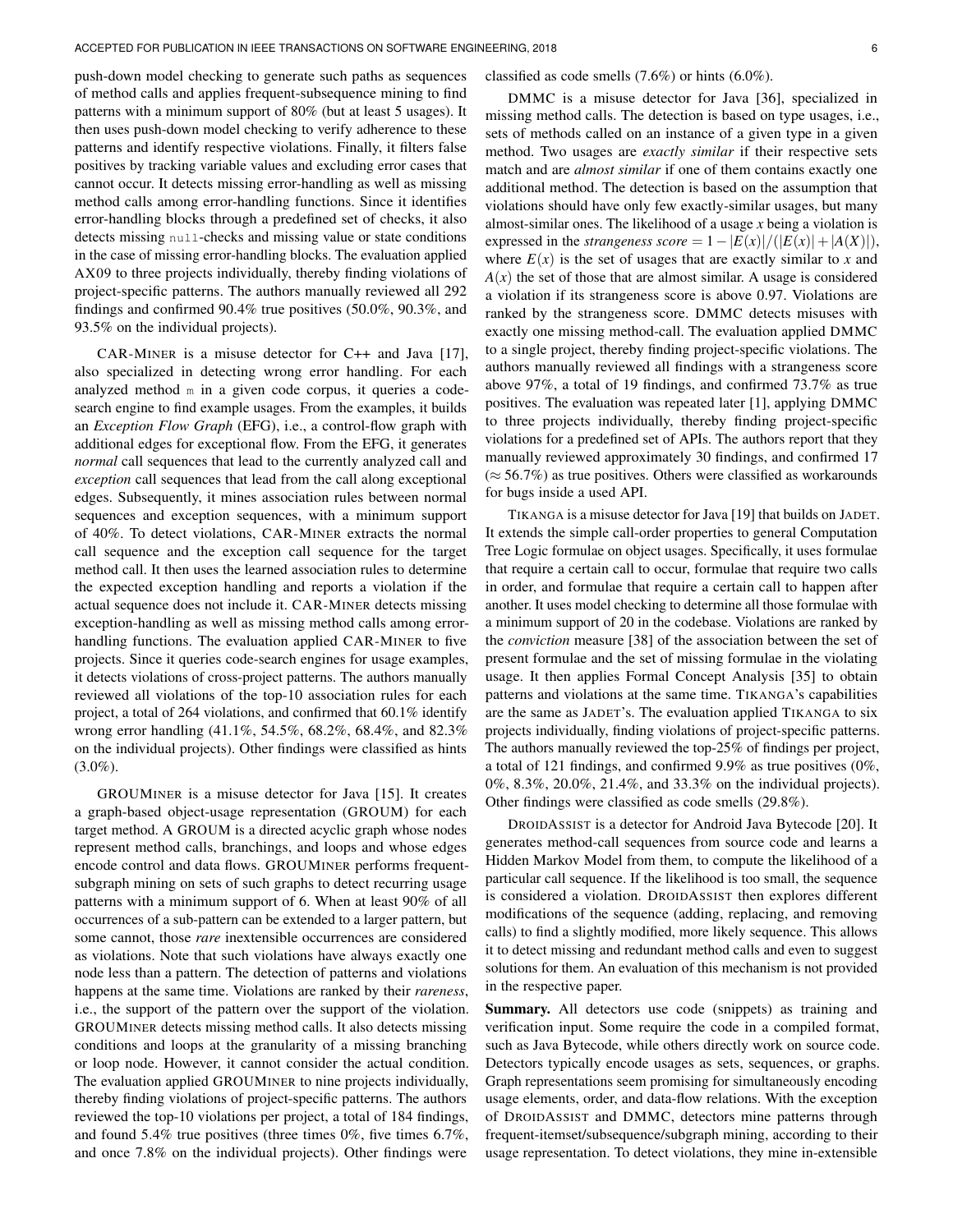parts of patterns that are themselves observed infrequently. This implies that they cannot detect redundant elements, since a usage with such an element is never part of any pattern. The exception is DROIDASSIST, which might find redundant calls as being unlikely.

[Table 3](#page-4-0) summarizes the detectors' capabilities with respect to MUC. Overall, we find that detectors cover only a small subset of all API-misuse categories. While all detectors may, to some degree, identify missing method calls, only four detectors may identify missing null checks and missing value-or-state conditions, only three may identify missing iterations, and only two may identify missing exception handling. None of the detectors targets all of these categories.

Existing detectors use both absolute and relative minimum support thresholds to identify patterns. The exceptions are, again, DROIDASSIST and DMMC, which use probabilistic approaches. Since many detectors produce a high number of false positives, they use a variety of ranking strategies. Most of these rely mainly on the pattern support, but some use different concepts, such as *rareness*, *strangeness*, or *conviction*. A comparison of different ranking strategies is not reported in any of the publications.

[Table 4](#page-4-1) summarizes the empirical evaluations of the surveyed detectors, as reported in their original papers. Most evaluations apply detectors to target projects individually. In this setting, the detectors learn project-specific patterns and identify respective violations The number of projects ranges from 1 to 20 (average 5.3; median 5). The concrete projects samples are all distinct and mostly even disjunct.

To assess the detection performance, most authors review the top-X findings of their detectors, where X is a fixed number or percentage. They then either present anecdotal evidence of true positives or measure the precision of detectors. Many evaluations also present additional categories of findings, such as code smells, to distinguish false positives from other non-misuse findings that may still be valuable to developers. The definitions of when a finding belongs to which category—if provided—differ between publications, even if they use the same label, e.g., "bug" or "code smell." No evaluation considers the recall of the respective detector.

Overall, it appears that the detectors that focus on specific violations, such as error handling or missing method calls, have higher precision. However, simply comparing detectors based on their reported empirical results would be unreliable, since the target projects, the review sample sizes, and the criteria to assess detector findings differ between the studies.

# <span id="page-6-2"></span>**5 EXPERIMENTAL SETUP**

In [Section 4,](#page-3-0) we conceptually compared detectors' capabilities. In this section, we describe the experimental setup we use to *empirically* compare their capabilities. We design three experiments, to measure both the detectors' precision and recall. We build these experiments on MUBENCH as a ground-truth dataset. This enables us to compare all detectors on the same target projects and with respect to the same known misuses.

Subject Detectors. In this study, we focus on misuse detectors for Java APIs, because MUBENCH contains examples of Java-API misuses. Our survey identifies seven such detectors. We contacted the respective authors and got responses from all of them. However, we learned that we cannot run CAR-MINER and ALATTIN, because they both depend on Google Code Search, a service that is no longer available [\[23\]](#page-16-6). We exclude DROIDASSIST, because its implementation only supports Dalvik Bytecode, $<sup>1</sup>$  $<sup>1</sup>$  $<sup>1</sup>$  while</sup> the examples in MUBENCH are general Java projects, which compile to Java Bytecode. This leaves us with four detectors JADET, GROUMINER, TIKANGA, and DMMC.

Misuse Dataset. We use MUBENCH, described in [Section 2,](#page-1-0) to find targets for our evaluations. While GROUMINER works on source code, JADET, TIKANGA, and DMMC require Java Bytecode as input. Thus, we can only compare them on project versions for which we have both source code and Bytecode. Since Bytecode is not readily available for most project versions in the dataset, we resort to compiling them ourselves by adding necessary build files and fixing any dependency issues. We exclude 26 project versions (47%) with compilation errors that we could not fix. In the end, we have 29 compilable project versions and 25 hand-crafted examples, with 64 misuses in total, for our experiments. Note that some project versions contain multiple misuses. The last three rows in [Table 1](#page-2-0) describe the subsets of this dataset that we use in the individual experiments. We publish the dataset [\[24\]](#page-16-7) for others to use in future studies.

# <span id="page-6-0"></span>**5.1 Experiment P**

We design [Experiment P](#page-6-0) to assess the precision of detectors.

Motivation. Past studies show that developers rarely use analysis tools that produce many false positives [\[39\]](#page-16-30)–[\[41\]](#page-16-31). Therefore, for a detector to be adopted in practice, it needs a high precision.

Setup. To measure precision, we follow the most-common experimental setup we found in the literature (cf. [Table 4\)](#page-4-1). First, we run detectors on individual project versions. In this setting, they mine patterns and detect violations on a per-project basis. Second, we manually validate the top-20 findings per detector on each version, as determined by the respective detector's ranking strategies. We limit the number of findings, because it seems likely that developers would only consider a fixed number of findings, rather than all of a potentially very large number of findings. Hence, the precision in a detector's top findings is likely crucial for tool adoption. Also, we need to limit the effort of reviewing findings of multiple detectors on each project version.

Dataset. Since manually reviewing findings of all detectors on all project versions is infeasible, we sample five project versions. To ensure a fair selection of projects, we first run all detectors on all project versions. For practical reasons, we timeout each detector on an individual project version after two hours. The run statistics are summarized in [Table 5.](#page-7-1)

JADET and TIKANGA fail on one project version and DMMC fails on four project versions, since the Bytecode contains constructs that the detectors' respective Bytecode toolkits do not support. GROUMINER times out on eight project versions and produces an error on one other version. We exclude any project version where a detector fails.

For the remaining 15 versions, we observe that the total number of findings correlates across detectors. [Table 6](#page-7-2) shows that the pairwise correlation (Pearson's *r*) is strong ( $\geq$  0.75) or medium ( $\geq$ 0.5) for all pairs of detectors, except for JADET and GROUMINER  $(r = 0.49)$ . This means that either all detectors report a relatively large or a relatively small number of findings on any given project version. We hypothesise that the total number of findings might be related to the detectors' ability to precisely identify misuses

<span id="page-6-1"></span>1. A bytecode format developed by Google, which is optimized for the characteristics of mobile operating systems (especially for the Android platform).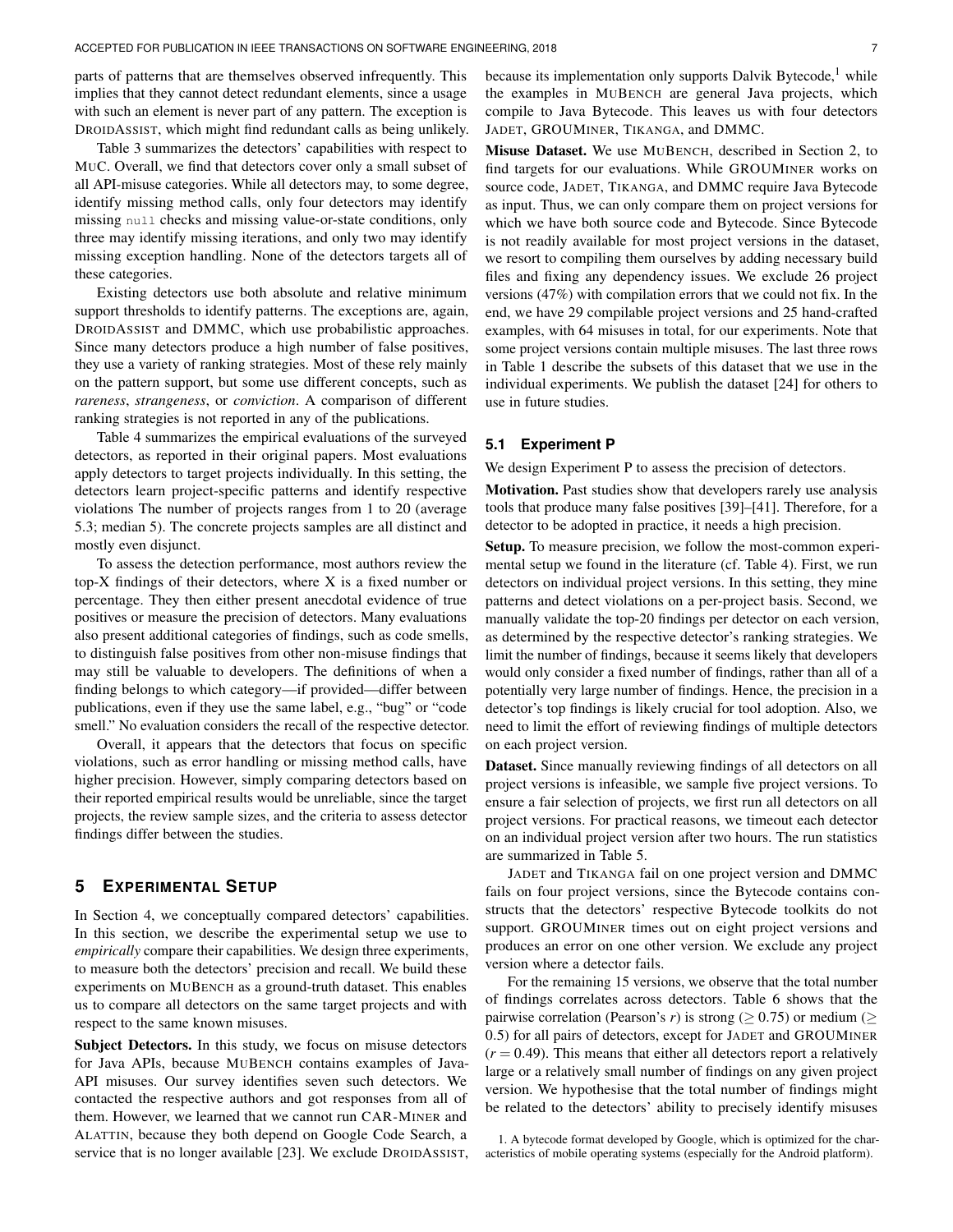#### ACCEPTED FOR PUBLICATION IN IEEE TRANSACTIONS ON SOFTWARE ENGINEERING, 2018 8

<span id="page-7-1"></span>Table 5: Number of Findings per Detector on All Compilable Project Versions in MUBENCH. [Experiment P](#page-6-0) includes the two projects with the highest number of findings, the two projects with the lowest number of findings, and one randomly selected project.

|                            |         | Number of Findings |                  |                |              |            |           |  |  |  |
|----------------------------|---------|--------------------|------------------|----------------|--------------|------------|-----------|--|--|--|
| Project                    | Version | <b>JADET</b>       | <b>GROUMINER</b> | <b>TIKANGA</b> | <b>DMMC</b>  | Norm. Avg. | Criterion |  |  |  |
| <b>APACHE COMMONS LANG</b> | 587     | $\overline{0}$     | 28               | $\mathbf{0}$   | 157          | 0.06       |           |  |  |  |
| <b>APACHE COMMONS MATH</b> | 998     | 17                 | error            | 17             | 686          | 0.20       |           |  |  |  |
| <b>ADEMPIERE</b>           | 1312    | $\overline{0}$     | 27               | $\mathbf{0}$   | 116          | 0.05       |           |  |  |  |
| <b>ALIBABA DUID</b>        | e10f28  | 17                 | timeout (2h)     | 5              | 520          | 0.13       |           |  |  |  |
| <b>CLOSURE</b>             | 114     | 113                | 101              | 24             | 1233         | 0.49       |           |  |  |  |
| <b>CLOSURE</b>             | 319     | 176                | 126              | 45             | 1945         | 0.74       | highest   |  |  |  |
| <b>CLOSURE</b>             | 884     | 71                 | 167              | 33             | 1966         | 0.63       |           |  |  |  |
| <b>APACHE HTTPCLIENT</b>   | 302     | $\overline{0}$     | 12               | $\mathbf{0}$   | 114          | 0.03       |           |  |  |  |
| <b>APACHE HTTPCLIENT</b>   | 444     | $\overline{0}$     | 15               | $\Omega$       | 110          | 0.03       |           |  |  |  |
| <b>APACHE HTTPCLIENT</b>   | 452     | $\overline{0}$     | 12               | $\Omega$       | 113          | 0.03       |           |  |  |  |
| <b>ITEXT</b>               | 5091    | 17                 | 198              | 55             | 1138         | 0.55       | highest   |  |  |  |
| <b>APACHE JACKRABBIT</b>   | 1601    | 12                 | 186              | 22             | error        | 0.41       |           |  |  |  |
| <b>APACHE JACKRABBIT</b>   | 1678    | $\overline{0}$     | 15               | $\Omega$       | error        | 0.03       |           |  |  |  |
| <b>APACHE JACKRABBIT</b>   | 1694    | 13                 | 186              | 22             | error        | 0.41       |           |  |  |  |
| <b>APACHE JACKRABBIT</b>   | 1750    | 10                 | timeout (2h)     | 8              | 434          | 0.12       |           |  |  |  |
| <b>JFREECHART</b>          | 103     | 167                | timeout $(2h)$   | 88             | 673          | 0.69       |           |  |  |  |
| <b>JFREECHART</b>          | 164     | 168                | timeout (2h)     | 90             | 664          | 0.69       |           |  |  |  |
| <b>JFREECHART</b>          | 881     | 194                | timeout $(2h)$   | 93             | 745          | 0.76       |           |  |  |  |
| <b>JFREECHART</b>          | 1025    | 194                | timeout $(2h)$   | 93             | 747          | 0.76       |           |  |  |  |
| <b>JFREECHART</b>          | 2183    | 190                | timeout (2h)     | 100            | 906          | 0.81       |           |  |  |  |
| <b>JFREECHART</b>          | 2266    | 195                | timeout $(2h)$   | 102            | 913          | 0.82       |           |  |  |  |
| <b>JMRTD</b>               | 51      | $\theta$           | 11               | $\Omega$       | 29           | 0.02       | lowest    |  |  |  |
| <b>JMRTD</b>               | 67      | $\boldsymbol{0}$   | 10               | $\mathbf{0}$   | 35           | 0.02       |           |  |  |  |
| <b>JODA-TIME</b>           | 1231    | $\boldsymbol{0}$   | $\overline{0}$   | $\overline{0}$ | $\mathbf{1}$ | 0.00       | lowest    |  |  |  |
| <b>APACHE LUCENE</b>       | 207     | $\overline{0}$     | 140              | $\mathbf{0}$   | 182          | 0.20       |           |  |  |  |
| <b>APACHE LUCENE</b>       | 754     | $\boldsymbol{0}$   | 54               | $\mathbf{0}$   | 265          | 0.10       |           |  |  |  |
| <b>APACHE LUCENE</b>       | 1251    | $\overline{2}$     | 62               | $\mathbf{0}$   | error        | 0.11       |           |  |  |  |
| <b>APACHE LUCENE</b>       | 1918    | $\overline{2}$     | 88               | $\overline{4}$ | 583          | 0.20       | random    |  |  |  |
| <b>MOZILLA RHINO</b>       | 286251  | error              | 55               | error          | 257          | 0.20       |           |  |  |  |

<span id="page-7-2"></span>Table 6: Correction of the Number of Findings per Project Version For All Pairs of Detectors (Pearson's *r*). Strong correlation (*r* ≥ 0.75) in **bold**. Medium correlation  $(r > 0.5)$  in *italic*.

|                                  | <b>JADET</b> | <b>GROUMINER</b> | <b>DMMC</b>  | <b>TIKANGA</b> |
|----------------------------------|--------------|------------------|--------------|----------------|
| <b>JADET</b><br><b>GROUMINER</b> | 1.00<br>0.49 | 1.00             |              |                |
| <b>DMMC</b><br><b>TIKANGA</b>    | 0.85<br>0.70 | 0.78<br>0.82     | 1.00<br>0.88 | 1.00           |

in a given project version. Therefore, we sample project versions according to the average normalized number of findings across all detector. We normalize the number of findings per detector on all project versions by the maximum number of findings of that detector on any project version. We sample the two projects with the highest average normalized number of findings across all detectors (CLOSURE [\[42\]](#page-16-32) v319 and ITEXT [\[43\]](#page-16-33) v5091) and the two projects with the lowest average normalized number of findings across all detectors (JMRTD [\[44\]](#page-16-34) v51 and JODA-TIME [\[45\]](#page-16-35) v1231). Additionally, we randomly select one more project version (APACHE LUCENE [\[46\]](#page-16-36) v1918) from the remaining projects, to cover the middle ground. Note that we select at most one version from each distinct project, because different versions of the same project may share a lot of code, such that detectors are likely to perform similarly on them. This dataset for [Experiment P](#page-6-0) is summarized in Row 3 of [Table 1.](#page-2-0)

Metrics. We calculate the precision of the detector, i.e., the ratio between the number of true positives over the number of findings.

Review Process. Two authors independently review each of the top-20 findings of the sampled project versions and mark it as a misuse or not. To determine this, they consider the logic and

the documentation in the source code, the API's documentation, and its implementation if publicly available. After the review, any disagreements between the reviewers are discussed until a consensus is reached. We report Cohen's Kappa score as a measure of the reviewers' agreement. Note that we follow a lenient reviewing process. For example, assume a usage misses a check if (iterator.hasNext()) before calling iterator.next(). If the detector finds that hasNext () is missing, we mark the finding as a hit, even though this does not explicitly state that the call to next () should be guarded by a check on the return value of  $hasNext()$ . This follows our intuition that such findings may still provide a developer with a valuable hint about the problem.

## <span id="page-7-0"></span>**5.2 Experiment RUB**

We design [Experiment RUB](#page-7-0) to assess the detection capabilities of our subject detectors, i.e., to measure an upper bound to their recall under the assumption that they always mine the required pattern.

Motivation. We argue that it is important for developers to know which misuses a particular tool may or may not find, in order to decide whether the tool is adequate for their use case and whether they must take additional measures. Moreover, it is important for researchers to know which types of misuses existing detectors may identify, in order to direct future work. Therefore, we measure detectors' recall while providing sufficiently many correct usages that would allow them to mine the required pattern.

Dataset. For this experiment, we use all compilable project versions from the MUBENCH dataset with the respective known misuses, as well as the hand-crafted misuse examples. This dataset for [Experiment RUB](#page-7-0) is summarized in Row 4 of [Table 1.](#page-2-0)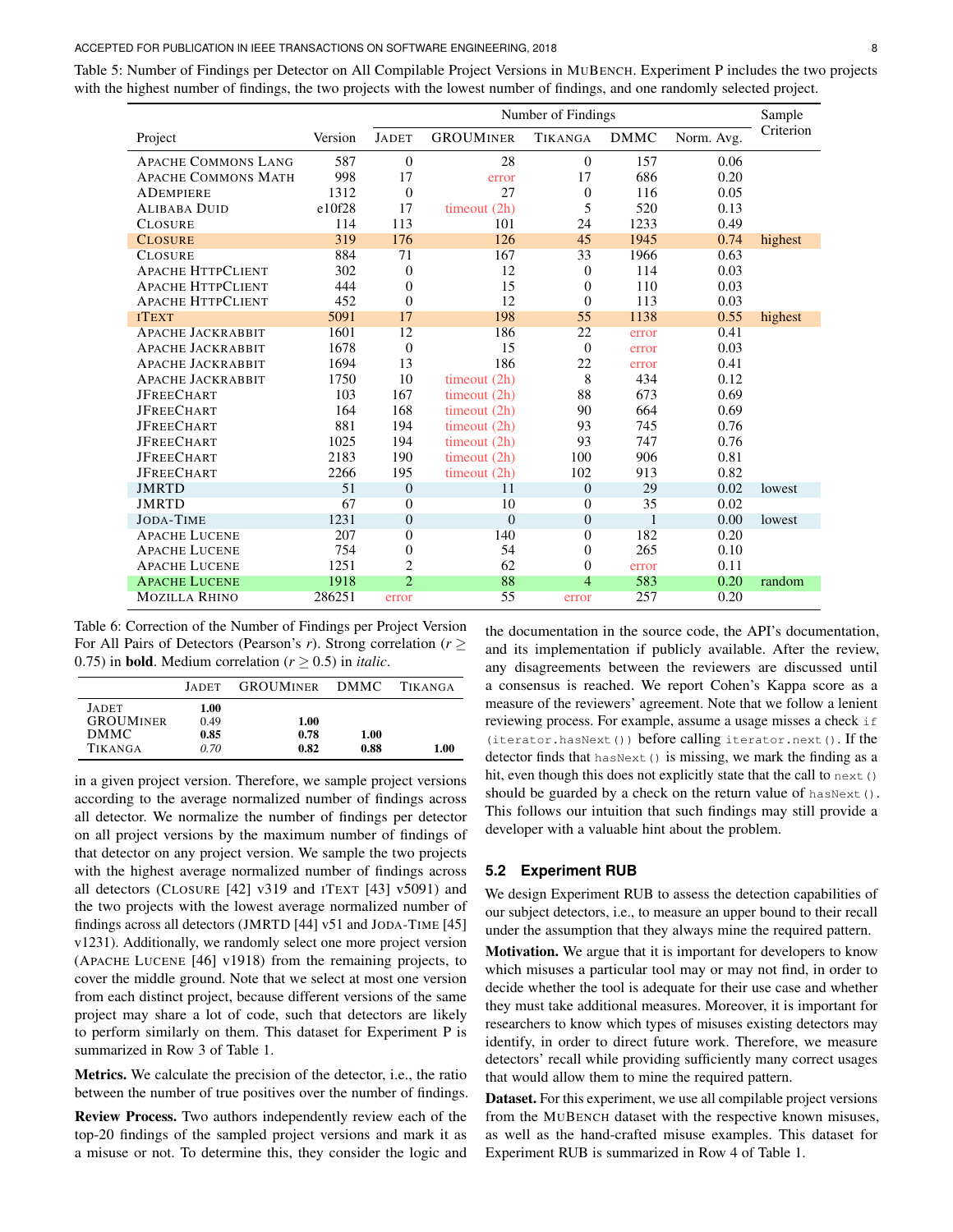Setup. Recall that all our subject detectors mine patterns, i.e., frequently reoccurring API usages, and assume that these correspond to correct usages. They use these patterns to identify misuses. Recall further that each detector has a distinct representation of usages and patterns and its own mining and detection strategies. If a detector fails to identify a particular misuse, this may be due to (1) an inherent limitation of the detector, e.g., because it cannot represent some usage element such as conditions, or (2) a lack of examples of respective correct usage for pattern mining, i.e., a limitation of the training data. With [Experiment RUB,](#page-7-0) we focus on (1), i.e., we take (2) out of the equation and assess the detectors' general ability to identify misuses. To this end, we provide the detectors with sufficiently many examples of correct usage corresponding to the misuses in question. This guarantees that they could mine a respective pattern. If the detector is unable to identify a misuse in this setting, we know the problem lies with the detector itself.

We manually create a correct usage for each misuse in the dataset, using the fixing commits recorded in MUBENCH. For each misuse, we take the entire code of the method with the misuse after the fixing commit and remove all code that has no data or control dependencies to the objects involved in the misuse. We store the code of this *crafted correct usage* in our dataset.

In the experiment, we run each detector once for each individual known misuse in the dataset. In each run, we provide the detector with the file that contains the known misuse and with 50 copies of the respective crafted correct usage. We ensure that the detector considers each copy as a distinct usage. We configure the detectors to mine patterns with a minimum support of 50, thereby ensuring that they mine patterns only from the code in the crafted correct usage. We chose 50 as a threshold, since it is high enough to ensure that no detector mines patterns from the code in the file with the misuse.

Metrics. We calculate two numbers for each detector. The first is its *conceptual recall upper bound*, which is the fraction of the known misuses in the dataset that match its capabilities from [Table 3.](#page-4-0) Note that the conceptual recall upper bound is calculated offline, without running any experiments. The second is the detector's *empirical recall upper bound*, which is the fraction of misuses a detector actually finds from all the known misuses in the dataset. An ideal detector should have an empirical recall upper bound equal to its conceptual recall upper bound. Otherwise, its practical capabilities do not match its conceptual capabilities. In such cases, we investigate the root causes for such mismatches. Note that we use the term "upper bound," because neither recall rate reflects the detectors' recall in a setting without guarantees on the number of correct usages for mining.

Review Process. To evaluate the results, we review all *potential hits*, i.e., findings from each detector that identify violations in the same files and methods as known misuses. Two authors independently review each such potential hit to determine whether it actually identifies one of the known misuses. If at least one potential hit identifies a misuse, we count it as a *hit*. After the review, any disagreements between the reviewers are discussed until a consensus is reached. We report Cohen's Kappa score as a measure of the reviewers' agreement. We follow the same lenient review process as for [Experiment P.](#page-6-0)

# <span id="page-8-0"></span>**5.3 Experiment R**

We design [Experiment R](#page-8-0) to assess the recall of detectors.

Motivation. While [Experiment RUB](#page-7-0) gives us an upper bound to the recall of misuse detectors, we also want to assess their actual recall where we do not provide them with correct usages ourselves. Due to the lack of a ground-truth dataset, such an experiment has not been attempted before in any of the misuse-detection papers we surveyed.

Dataset. As the ground truth for this experiment, we use all known misuses from real-world projects in MUBENCH plus the true positives identified by any of the detectors in [Experiment P.](#page-6-0) This means that [Experiment R](#page-8-0) not only evaluates recall against the misuses of MUBENCH, but also practically cross-validates the detector capabilities against each other. We exclude the handcrafted misuse examples from this experiment, since there is no corresponding code for the detectors to mine patterns from. The dataset we use for [Experiment R](#page-8-0) is summarized in Row 5 of [Table 1.](#page-2-0)

Setup. We run all detectors on all projects versions individually, i.e., we use the same per-project setup as for [Experiment P.](#page-6-0)

Metrics. We calculate the recall of the detectors, i.e., the number of actual hits over the number of known misuses in the dataset.

Review Process. We review all potential hits in the same process as for [Experiment RUB.](#page-7-0) This gives us the detectors' recall with respect to a large number of known misuses from MUBENCH.

# **6 MUBENCHPIPE**

To systematically assess and compare API-misuse detectors, we built MUBENCHPIPE, a benchmarking pipeline for API-misuse detectors. MUBENCHPIPE automates large parts of the experimental setup presented in [Section 5](#page-6-2) and facilitates the reproduction of our study. It also enables adding new detectors to the comparison, as well as benchmarking with different or extended datasets, in the future. We publish the pipeline [\[24\]](#page-16-7) for future studies.

# **6.1 Automation**

Following the idea of automated bug-detection benchmarks for C programs, such as BUGBENCH [\[47\]](#page-16-37) and BEGBUNCH [\[48\]](#page-16-38), we facilitate the benchmarking of multiple detectors on our misuse dataset with an evaluation pipeline. MUBENCHPIPE automates many of our evaluation steps, such as retrieval and compilation of target projects, running detectors, and collecting their findings. MUBENCHPIPE provides a command-line interface to control these steps. We subsequently describe the pipeline steps we implemented to facilitate our evaluation.

Checkout. MUBENCHPIPE uses the recorded commit Id from MUBENCH to obtain the source code of the respective project version. It supports SVN and Git repositories, source archives (zip), as well as a special handling for the hand-crafted examples that come with MUBENCH.

Compile. For every project version, MUBENCHPIPE first copies the entire project source code, the individual files containing known misuses, and the respective crafted correct usages for [Experiment RUB](#page-7-0) each into a separate folder. It then uses the respective build configuration from the dataset to compile all Java sources to Bytecode. After compilation, it copies the entire project Bytecode, the Bytecode of the individual files containing known misuses, and the Bytecode of the respective crafted correct usages each into a separate folder. This way, we may provide the detectors with the source code or Bytecode of each of these parts individually.

Detect. For each detector, we also built a *runner* to have a unified command-line interface for all detectors. For every project version,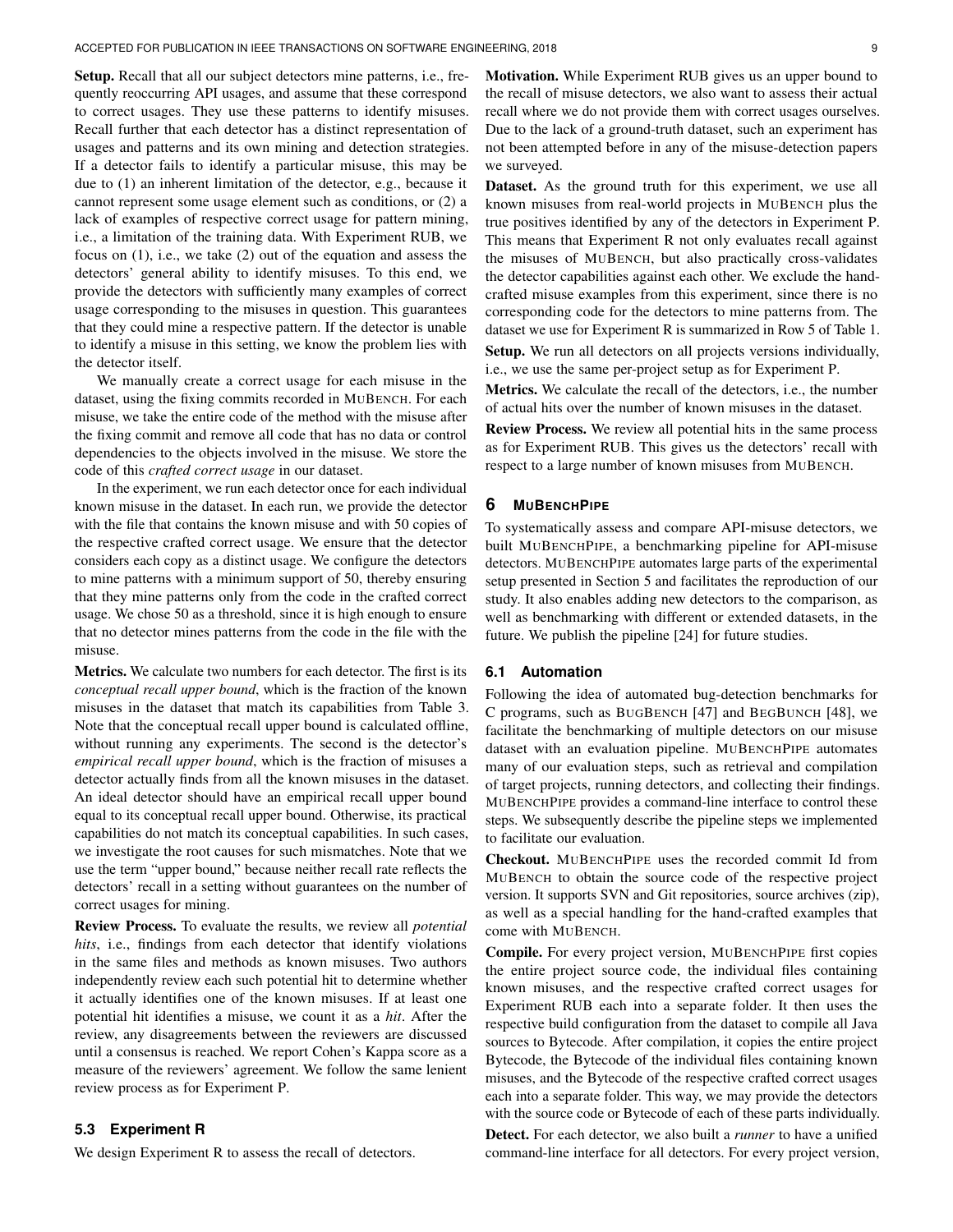MUBENCHPIPE invokes the detector with the paths to the respective source code and Bytecode. All detectors are invoked with the best configuration reported in their respective publication. Apart from adding some accessor methods that allow us to obtain the detectors' output, all detector implementations were left unchanged.

Validation. To help with the manual review of findings, MUBENCH-PIPE automatically publishes experiment results to a review website [\[10\]](#page-16-1). For every detector finding, the website shows the source code it is found in along with any metadata the detector provides, such as the violated pattern, the properties of the violation, and the detector's confidence.

For Experiments RUB and R, MUBENCHPIPE automatically filters potential hits, by matching findings to known misuses by file and method name. On the review website, a reviewer sees the description of the known misuse as well as its fix, along with the set of potential hits that need to be reviewed. For [Experiment P,](#page-6-0) MUBENCHPIPE shows all findings of the detector on the review site.

The review website allows reviewers to save an assessment and comment for each finding. It also ensures at least two reviews for each finding, before automatically computing the experiment statistics, such as precision, recall, and Cohen's Kappa scores.

#### **6.2 Reproduction, Replication, and Extension**

MUBENCHPIPE comes with a Docker image, which allows running reproducible experiments across platforms, without the need to ensure a proper environment setup. Its review website comes with a second Docker image, which allows serving it standalone. Moreover, it is based on PHP and MySQL, such that it can be hosted on any off-the-shelf webspace. The review website facilitates independent reviews, even when researchers work from different locations, while ensuring review integrity using authentication. The website may also directly be used as an artifact to publish review results and experiment statistics. MUBENCHPIPE defines a simple data schema for misuse examples to facilitate extensions of MUBENCH. It also provides a convenient Java interface as a Maven dependency to enable plugging in additional detectors for evaluation on the benchmark. For further details on how to use or extend MUBENCHPIPE, we refer the readers to our project website [\[24\]](#page-16-7).

# <span id="page-9-0"></span>**7 RESULTS**

We now discuss the results of comparing JADET, GROUMINER, TIKANGA, and DMMC in our experiments. All reviewing data is available on our artifact page [\[10\]](#page-16-1).

# **7.1 [Experiment P](#page-6-0)**

[Table 7](#page-10-0) shows our precision results, based on reviewing the top-20 findings per detector on each of our five sample projects. The second column shows the total number of reviewed findings, 230 in total across all detectors. Note that all detectors report less than 20 findings for some projects. The third column shows the confirmed misuses after resolving disagreements, and the fourth column shows the precision with respect to the reviewed findings. The fifth column shows the Kappa score for the manual reviews, and the remaining columns show the frequencies of root causes for false positives. We find that the precision of all detectors is extremely low. TIKANGA shows the best precision of only 11.4%. JADET and DMMC follow immediately behind, with a precision

of 10.3% and 9.9%, respectively. GROUMINER reports only false positives in its top-20 findings.

<span id="page-9-1"></span>*O1:* All detectors have extremely low precision (below 12%). On average, they report less than 1.5 actual misuses in their top-20 findings.

The Kappa scores indicate high reviewer agreement, which shows that all detectors produced mostly clear false positives. The score is a little lower for TIKANGA, because it reported one confirmed misuse twice, which one of the reviewers first accepted as an actual hit while the other did not. The score is also lower for DMMC, because we initially disagreed on several violations it identifies in Iterator usages that do not check hasNext(), but the underlying collection's size.

## *True Positives*

Out of the 230 reported findings we reviewed, we confirm 17 true misuses. DMMC reports 8 misuses of an iterator API where hasNext() is not checked. JADET reports 4 misuses that access a collection without checking its size before. Also for collections, TIKANGA reports 4 misuses with a missing hasNext() and 1 misuse with a missing size check. One misuse is reported by both TIKANGA and JADET and another by both TIKANGA and DMMC. Additionally, JADET reports one misuse twice. This leaves a total of 14 unique misuses, all different from the known misuses in MUBENCH. Interestingly, *all* these misuses are missing value or state conditions, for which the detectors report only missing calls to methods that should be used in the respective missing checks. We accept these findings in our lenient review process.

<span id="page-9-2"></span>*O2:* All 14 confirmed misuses in [Experiment P](#page-6-0) are missing value or state condition checks before accessing the elements of a collection, either directly or through an iterator.

#### *False Positives*

To identify opportunities to improve the precision of misuse detectors, we systematically investigate the root causes for the false positives they report. In the following, we discuss these root causes summarized across all detectors, in the order of their absolute frequency.

1. Uncommon. Particular usages may violate the patterns that detectors learn from frequent usages, without violating actual API usage constraints. Detectors cannot differentiate infrequent from invalid usage. For example, DMMC and JADET learn that the methods getKey() and getValue() of MapEntry usually appear together in code. They both report violations if a call to either of these methods is missing, or, in case of JADET, if the calls appear in a different order. However, there is no requirement by the API to always call both getter methods, let alone in a specific order. Across the reported violations we analyzed, the detectors falsely report 42 missing method calls in cases where one out of a number of getter methods is missing or invoked in a different order. Another example is that JADET and TIKANGA learn that methods such as List.add() and Map.put() are usually invoked in loops and report five missing iterations for respective invocations outside a loop, which are perfectly fine according to the API. Approaches such as multi-level patterns [\[49\]](#page-16-39) or ALATTIN's alternative patterns [\[18\]](#page-16-23) may help to mitigate this problem. Also note that the four detectors in our experiments all use absolute frequency thresholds, while some of the detectors from our survey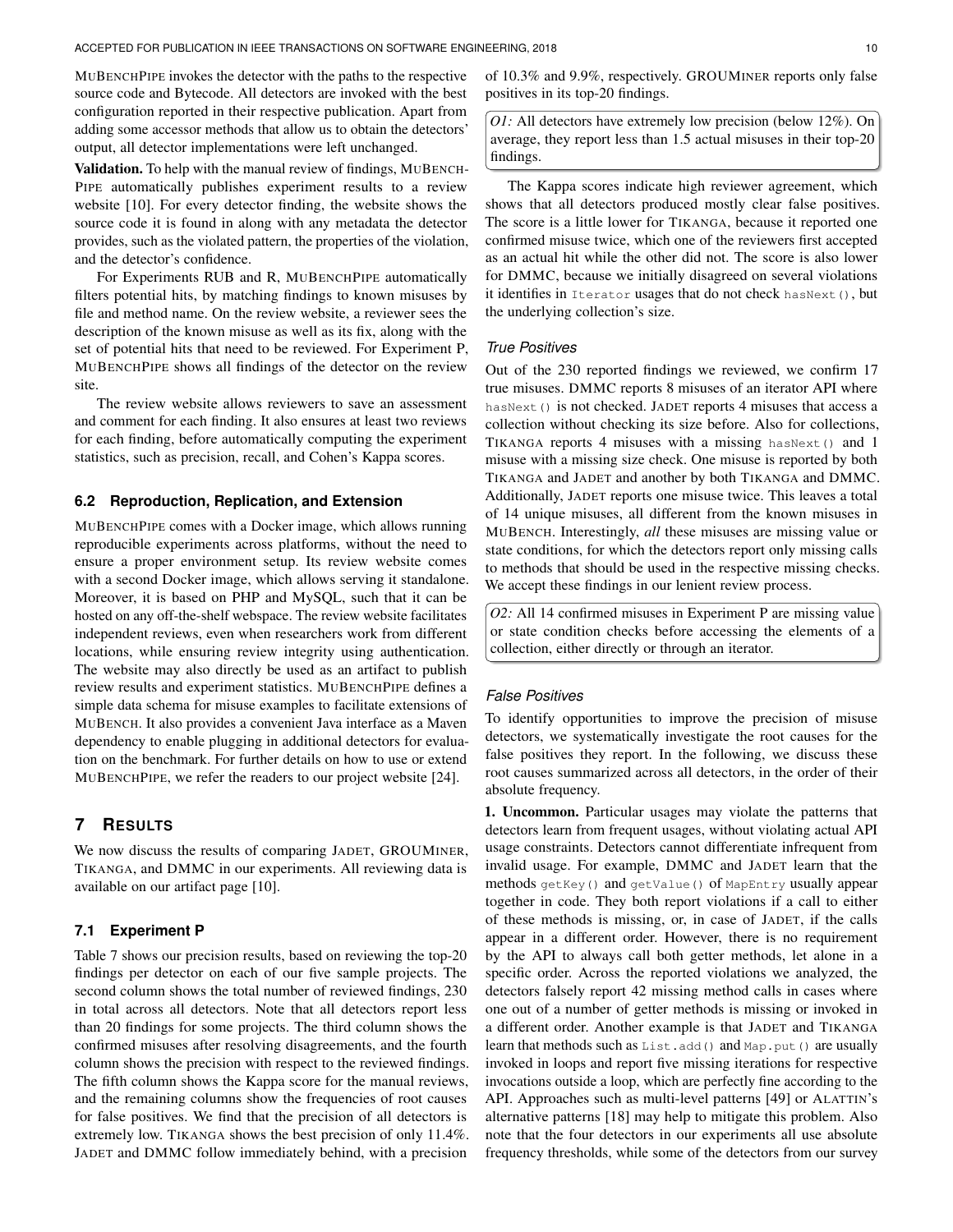<span id="page-10-0"></span>Table 7: [Experiment P:](#page-6-0) Precision of the Detectors on the Top-20 Findings on 5 Projects and Root Causes for False Positives.

|                  |                      |                      |           | Score | Frequencies of Root Causes for False Positives |    |    |    |    |                                       |          |  |
|------------------|----------------------|----------------------|-----------|-------|------------------------------------------------|----|----|----|----|---------------------------------------|----------|--|
| Detector         | Findings<br>Reviewed | Confirmed<br>Misuses | Precision | Kappa |                                                |    |    |    |    | Upcommon Avenantie Dependent Municipi |          |  |
| JADET            | 39                   | 4                    | 10.3%     | 0.97  | 21                                             |    | 8  |    |    | $\theta$                              | ↑        |  |
| <b>GROUMINER</b> | 66                   | 0                    | $0.0\%$   | 0.97  | 25                                             | 22 | 8  |    |    |                                       |          |  |
| DMMC             | 81                   | 8                    | $9.9\%$   | 0.91  | 9                                              | 19 | 18 | 19 | 4  |                                       |          |  |
| TIKANGA          | 44                   |                      | 11.4%     | 0.93  | 18                                             |    |    |    |    | $\Omega$                              | $\Omega$ |  |
| Total            | 230                  | 17                   |           | 0.94  | 73                                             | 51 | 41 |    | 14 |                                       | 3        |  |

in [Section 4](#page-3-0) also used relative thresholds. Future work should investigate how these two alternatives compare.

<span id="page-10-3"></span>*O3:* Particular usages may be uncommon without violating API constraints. Neglecting this causes 73 (34.3%) of the detectors' false positives in their top-20 findings. This calls for research on detecting patterns without setting a hard threshold on occurrence frequencies. Meanwhile, relaxing requirements on the co-occurrence of getter methods might reduce false positives significantly.

2. Analysis. The detectors use static analysis to determine the facts that belong to a particular usage. Imprecisions of these analyses lead to false positives. For example, the detectors mistakenly report five missing elements in code that uses multiple aliases for the same object and another 17 in code with nested control statements. In both cases, the analysis failed to capture all calls belonging to the same usage. GROUMINER reports two missing method calls, because it cannot resolve the receiver types in the chained calls and, therefore, fails to match a call between the pattern and the usage. Another example is that the detectors report eight missing method calls due to chained calls on a fluent API, such as StringBuilder, where their analyses cannot determine that all calls actually happen on the same object. JADET, GROUMINER, and DMMC together report nine missing calls that happen transitively in a helper method of the same class or through a wrapper object, such as a BufferedStream. DMMC reports a missing call that is located in the enclosing method of an anonymous class instance and a missing close() call on a parameter that is, by contract, closed by the callers. Moreover, GROUMINER reports four missing conditions that are checked by assertion helper methods. An interprocedural detection strategy, as proposed by PR-MINER [\[11\]](#page-16-2), could mitigate this problem.

<span id="page-10-2"></span>*O4:* Imprecisions of the detectors' static analyses cause 51 (23.9%) of the false positives in their top-20 findings. An inter-procedural detection strategy might be able to eliminate 14 (6.6%) of these false positives.

3. Alternative. The detectors often learn a pattern and then report instances of alternative usages as violations. We define *alternative usages* as a different functionally correct way to use an API, either to achieve the same or a different functionality. Note that multiple alternatives may occur frequently enough to induce patterns. For example, JADET, TIKANGA, and DMMC learn that before a call to next(), there should always be a call to hasNext() on an Iterator. Consequently, they report 16 violations in usages that check either isEmpty() or size() on the underlying collection before fetching only the first element through the Iterator. DMMC reports another violation, because isEmpty() is used

instead of size() before accessing a List. Another example is that JADET, TIKANGA, and DMMC learn that collections are filled one element at a time, e.g., by calling  $add()$ , and report 10 missing methods in usages that populate a collection differently, e.g., through the constructor or using addAll(). GROUMINER reports four usages where an alternative control statement is used, e.g., a for instead of a while.

A special case of this root cause is alternatives to obtain an instance of a type. For example, GROUMINER mistakenly reports two missing constructor calls where the instance is not created through a constructor call as in the pattern, but returned from a method call. JADET and DMMC each report one missing constructor call where an instance is not created, but passed as a parameter. While handling alternative patterns is an open problem, some tools such as ALATTIN already propose possible solutions [\[18\]](#page-16-23).

<span id="page-10-4"></span>*O5:* A violation of a pattern might be an instance of an alternative, correct way to use the respective API. Not considering this causes 41 (19.2%) of the false positives in their top-20 findings.

4. Inside. Objects that are stored in fields are often used across multiple methods of the field's declaring class. The respective API usages inside the individual methods might then deviate from usage patterns without being actual misuses. [Figure 1](#page-11-0) shows an example of such a case, where two fields of type Iterator, in and out, are used to implement the class NeighborIterator. When in yields no more elements (Line [12\)](#page-11-1), the call to  $next()$  in Line [14](#page-11-2) happens on out without a prior check whether it has more elements. While this appears to be a misuse of the Iterator API inside the enclosing method, it is a correct usage inside the enclosing class, since NeighborIterator itself implements Iterator and, thereby, inherits its usage constraints. Correct usages of NeighborIterator need to check its hasNext () method (Line [6\)](#page-11-3) before calling its next() method (Line [11\)](#page-11-4), which ensures that out has more elements when next() is called on it. DMMC and GROUMINER report sixteen violations for such usages of fields of a class.

A special case of this root cause is when a class uses part of its own API in its implementation. For example, when a Collection calls its own  $add()$  method in the implementation of its  $addAll()$ method. DMMC and GROUMINER report four such violations. This is particularly interesting, because these are actually self usages of the API, while the detectors target client usages. Since any codebase likely contains such self usages, detectors should consider this.

<span id="page-10-1"></span>*O6:* The implementation code of a class may contain partial usages of the class' own API or fields. Such usages cause 26 (12.2%) of the detectors' false positives in their top-20 findings.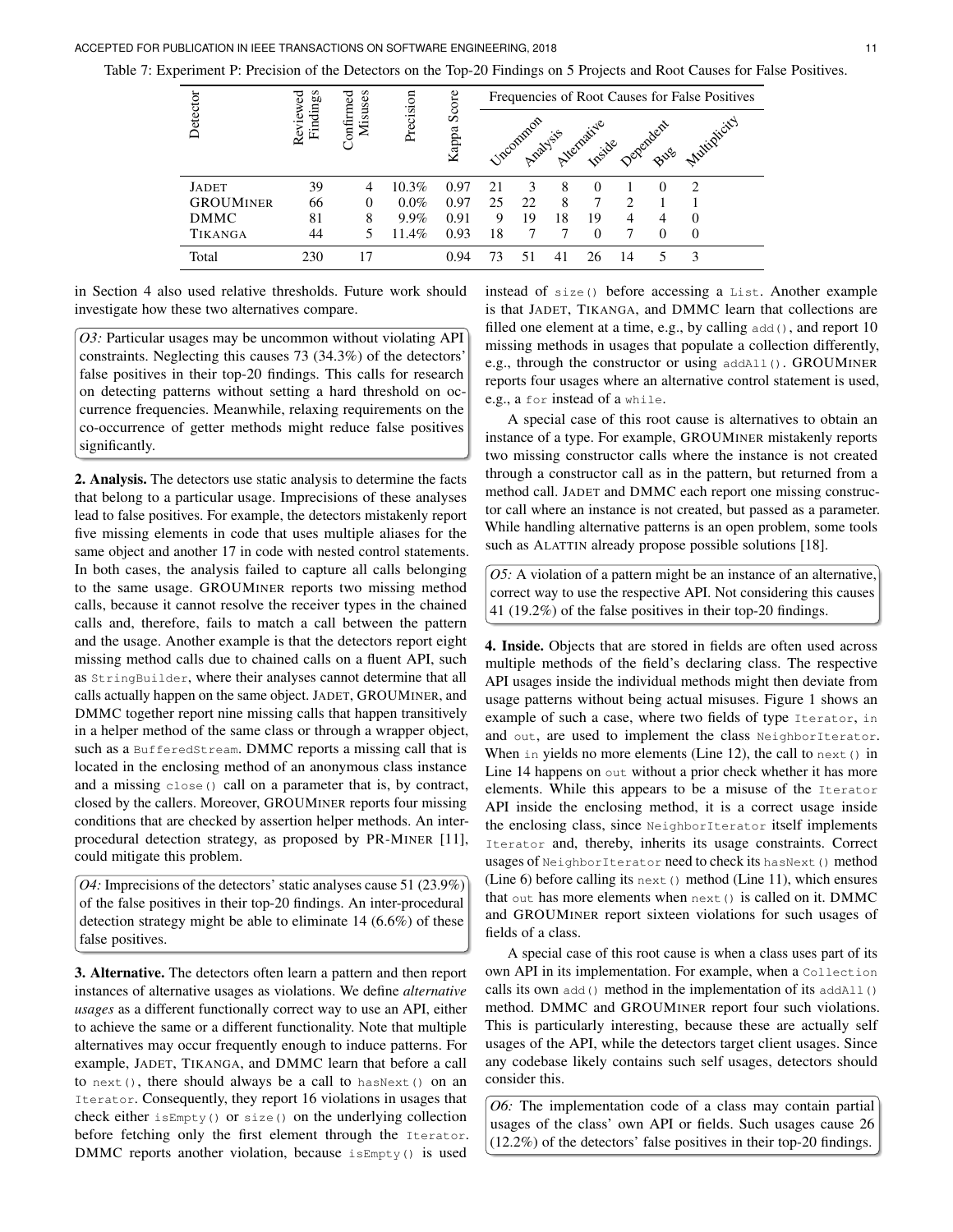```
1 class NeighborIterator implements Iterator<GraphNode> {
2 private final Iterator<DiGraphEdge> in = ...;
3 private final Iterator<DiGraphEdge> out = ...;
 4
5 @Override
6 public boolean hasNext() {
7 return in.hasNext() || out.hasNext();
 8 }
9
10 @Override
11 public GraphNode next() {
12 boolean isOut = !in.hasNext();
13 Iterator<DiGraphEdge> curIterator = isOut ? out : in;
14 DiGraphEdge s = curIterator.next();
15 return isOut ? s.getDestination() : s.getSource();
16 }
17
18 ...
19 \}
```
<span id="page-11-2"></span><span id="page-11-1"></span>Figure 1: Correct Usages of Iterator Instances in the CLOSURE Project that Violate Usage Patterns.

5. Dependent. When two objects' states depend upon each other, usages sometimes check the state of one and implicitly draw conclusions about the state of the other. The detectors do not consider such inter-dependencies. For example, when two collections are maintained in parallel, i.e., always have the same size, it is sufficient to check the size of one of them before accessing either. The detectors falsely report 14 missing size checks in such usages. In 10 of these cases, the equal size is ensured by construction of the collections in the same method. In the remaining four cases, it is ensured elsewhere in the same class. We consider this a dangerous practice, because should the dependency between the collections ever change, it is easy to miss some of the code that relies on it. Thus, warning developers might be justified. Nevertheless, we count these cases as false positives, since the current usages are correct.

<span id="page-11-6"></span>*O7:* Semantic dependencies between objects' states may implicitly ensure conditions. Not considering such inter-dependencies causes 14 (6.6%) of the detectors' false positives in their top-20 findings.

6. Multiplicity. The detectors cannot handle methods that may be called arbitrarily often. GROUMINER and JADET both learn a pattern where the append() method of StringBuilder is called twice and falsely report three missing method calls where it is called only once.

<span id="page-11-5"></span>*O8:* Detectors should distinguish methods that require a specific number of calls, from methods that require one or more calls, and methods that may be called arbitrarily often. Not considering this causes 3 (1.4%) of the detectors' false positives in their top-20 findings.

7. Bug. A few findings are likely caused by mistakes in the detector implementations. DMMC reports four violations with an empty set of missing methods. These empty sets are produced when none of the potentially missing methods match DMMC's prevalence criteria. DMMC should probably filter such empty-set findings before reporting. GROUMINER reports one missing  $\exists$  f that actually appears in all respective usages, because its graph mapping does not match the respective if node from one of the usages with the corresponding nodes of all the other usages.

# **7.2 [Experiment RUB](#page-7-0)**

We run all detectors to see which of the 64 known misuses from MUBENCH they can detect when given the respective crafted correct

usages for pattern mining. [Table 8](#page-12-0) shows the results per detector. The second and third columns show the number of potential hits and the number of actual hits, after resolving disagreements. The fourth and fifth columns show the detectors' empirical recall upper bound and conceptual recall upper bound, respectively. The sixth column shows the Kappa score for the manual reviews. The remaining columns show the frequencies of root causes for divergences between a detector's conceptual capabilities from [Table 3](#page-4-0) and its actual findings in this experiment.

We find that GROUMINER has by far the best recall upper bound and also shows the best recall in [Experiment RUB.](#page-7-0) This suggests that its graph representation is a good choice to capture the differences between correct usages and patterns. However, the gap between GROUMINER's conceptual upper bound recall and its empirical recall upper bound is quite noticeable. Actually, [Table 8](#page-12-0) shows that all four detectors fall considerably short of their conceptual recall upper bound in practice.

Generally, we observe two kinds of divergences between the actual findings and the conceptual capabilities: *Unexpected false negatives*, i.e., misuses that a detector should be able to detect, but does not, and *unexpected hits*, i.e., misuses that a detector supposedly cannot detect, but does. We investigate the root causes of each divergence to identify actionable ways to improve detectors.

<span id="page-11-7"></span>*O9:* All detectors' empirical recall upper bound is much lower than their conceptual recall upper bound. Detectors' findings frequently diverge from their conceptual capabilities.

The Kappa scores indicate good reviewer agreement, albeit a little lower than in [Experiment P.](#page-6-0) Since we only reviewed potential hits, *i.e.*, findings in the same method as a known misuse, many potential hits were related to the known misuses. Consequently, we had several disagreements on whether a particular potential hit actually identifies a particular misuse. In total, we had 18 such disagreements (JADET: 4; GROUMINER: 6; DMMC: 5; TIKANGA: 3), which led us to formulate the lenient review process described in [Section 5.2.](#page-7-0) We decided in favor of the detectors in eight of these cases. We observe that the Kappa score is a little lower for JADET, compared to the other detectors. Since the absolute number of disagreements is comparable and JADET had relatively few potential hits, i.e., a small number of decisions as a basis for the Kappa score, we attribute the lower score to chance.

# *Unexpected False Negatives*

1. Representation. Current usage representations are not expressive enough to capture all details that are necessary to differentiate between misuses and correct usages. For example, DMMC and GROUMINER encode methods by their name only and, therefore, cannot detect a missing method call, when the usage calls an overloaded version of the respective method. For example, assume that a pattern requires a call to getBytes(String), but the target usage calls getBytes() instead. An ideal misuse detector would still report a violation, since the expected method, with the correct parameters, is not called. However, since only the method name is used for comparison in both these detectors, such a violation is not detected. Another example is that, to use a Cipher instance for decryption, it must be in decrypt mode. This state condition is ensured by passing the constant Cipher. DECRYPT to the Cipher's init() method. None of the detectors captures this way of ensuring that the condition holds, because they do not encode method-call arguments in their representations.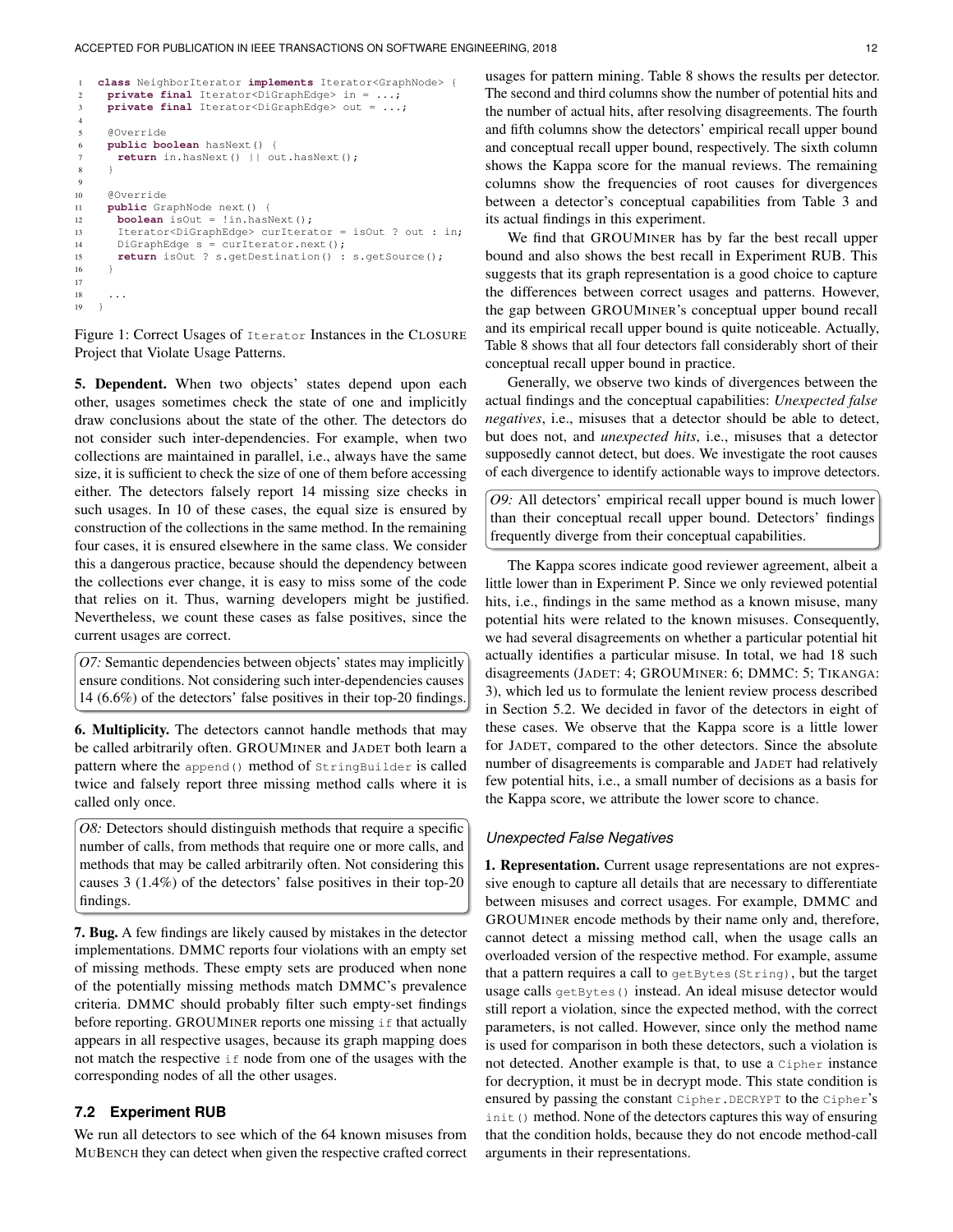<span id="page-12-0"></span>Table 8: [Experiment RUB:](#page-7-0) Recall of the Isolated Detection Strategies and Root Causes for Divergences.

|                  |                | Hits        | Hits   | <b>Bound</b><br>Recall | <b>Bound</b><br>Recall | Score                            |                    |          |                |                |    | Frequencies of Root Causes                                                             |
|------------------|----------------|-------------|--------|------------------------|------------------------|----------------------------------|--------------------|----------|----------------|----------------|----|----------------------------------------------------------------------------------------|
| Detector         |                | Potential   | Actual | Empirical<br>Upper 1   | Conceptual<br>Upper    | Kappa                            |                    |          |                |                |    | Representation And Sister Lenien Franchise                                             |
| <b>JADET</b>     |                | 19          | 15     | 23.4%                  | 29.7%                  | 0.76                             | 4                  | 4        | 1              | $\left($       | 3  | 2                                                                                      |
| <b>GROUMINER</b> |                | 46          | 31     | 48.4%                  | 75.0%                  | 0.84                             | 9                  | 4        | 6              | $\Omega$       | 8  | $\Omega$                                                                               |
| <b>DMMC</b>      |                | 40          | 15     | 23.4%                  | 28.1%                  | 0.85                             | 5.                 | $\theta$ | $\overline{0}$ | 2              | 5  | $\Omega$                                                                               |
| TIKANGA          |                | 23          | 13     | 20.3%                  | 29.7%                  | 0.84                             | $\overline{4}$     | 7        | 2              | $\Omega$       | 5  | 2                                                                                      |
| Total            |                |             |        |                        |                        | 0.83                             | 22                 | 15       | 9              | $\mathfrak{D}$ | 21 | 4                                                                                      |
|                  |                |             |        |                        |                        |                                  |                    |          |                |                |    |                                                                                        |
| $e$ (value);     |                | $try$ {     |        |                        |                        | $\mathbf{1}$                     | ArrayList markers; |          |                |                |    |                                                                                        |
|                  | 2<br>3         | $finally$ { |        | writer.write(value);   |                        | $\overline{2}$<br>$\overline{3}$ |                    |          |                |                |    | if $(layer == Layer.FOREGROWND)$ {<br>markers = (ArrayList) this.fqMarkers.get(index); |
|                  | $\overline{4}$ |             |        | if (writer $!=$ null)  |                        | $\overline{4}$                   |                    |          |                |                |    |                                                                                        |
|                  | 5              |             |        | $writer.close()$ ;     |                        | 5                                | $else {$           |          |                |                |    |                                                                                        |

 $10 / /$  }

<span id="page-12-2"></span><sup>6</sup> markers = (ArrayList) **this**.bgMarkers.get(index);

**boolean** removed = markers.remove(marker);

```
Figure 2: Not Closing Writer vs. Correctly Closing Writer.
                                                                                      \overline{7}8 \frac{1}{\sqrt{2}} if (markers != null) { \frac{1}{\sqrt{2}} <-- missing in misuse
```
<span id="page-12-3"></span>*O10:* Inability to capture details necessary to differentiate misuses from correct usages in the usage representation is responsible for 22 (45.8%) of the unexpected false negatives.

6 }

<span id="page-12-1"></span>writer.writ

2. Matching. The detectors fail to relate a pattern and a usage. Typically, detectors relate patterns and usages by their common facts. If there are no or only few common facts, detectors report no violation. For example, JADET's facts are pairs of method calls. In a scenario where JFrame's setPreferredSize() method is accidentally called after its pack() method, JADET represents the usage with a pair (pack,setPreferredSize) and the pattern with the reverse pair. Since it compares facts by equality, JADET finds no relation between the pattern and the usage. Without common facts between a usage and a pattern, the detector assumes that these are two completely unrelated pieces of code and does not report a violation. Another example is when the pattern's facts relate to a type, e.g., List in List.size(), while the usage's facts relate to a super- or sub-type such as ArrayList.size() or Collection.size(). The detectors cannot relate these facts, since they are unaware of the type hierarchy. Also, TIKANGA misses four misuses, because the target misses more than two formulae of the pattern (TIKANGA's maximum distance for matching). For example, [Figure 2](#page-12-1) shows a misuse that does not close a Writer and the corresponding correct usage. In TIKANGA's representation, the difference between the misuse and the correct usage consists of three formulae: (1) that close() follows write() in case of normal execution, (2) that close() follows write() if the latter throws an exception, and (3) that close() is preceded by a  $null$ check.

<span id="page-12-5"></span>*O11:* When matching patterns and misuses, detectors should consider the semantics of their representation, e.g., call order and the number of usage facts generated by adding specific usage constructs, as well as code semantics, e.g., subtype relations. Neglecting this is responsible for 15 (31.3%) of the unexpected false negatives.

3. Analysis. The detectors rely on static analysis to extract their usage representations. Imprecisions in these analyses may obscure relations between patterns and usages. For example, GROUMINER fails to detect one missing null check, because

```
Figure 3: Example of an Analysis Problem of GROUMINER.
```
it cannot determine the receiver type for chained calls, such as for  $m()$  in  $o.getX()$ . $m()$ , which is not generally possible from source code alone. Also, it fails to detect another four missing null checks, because it overlooks dataflow dependencies. [Figure 3](#page-12-2) shows such a case. In addition to the null check, GROUMINER also misses the dataflow from the get() calls to the remove() call in the misuse, which makes the pattern and usage differ by multiple facts. GROUMINER, however, only reports a violation if the difference is a single fact. TIKANGA misses a call that occurs in the correct usage in one case and fails to capture the call order between two calls from the correct usage in another case. We assume that the cause is a limitation of its analysis, but could not ultimately verify this, because the tool's developer is not available to confirm the implementation details.

<span id="page-12-4"></span>*O12:* Imprecision of the analysis, which obscures the relation between patterns and misuses, causes 9 (18.8%) of the unexpected false negatives.

4. Bug. DMMC skips the comparison of a usage and a pattern if the pattern contains fewer calls than the usage, presumably to improve performance. The pattern for AuthState from Apache's HTTPCLIENT, for instance, requires three calls, of which the misuse scenario misses one. However, if this misuse has an additional, optional call that is not in the pattern, DMMC skips the comparison since now both the pattern and the target each contain 3 calls. This causes two unexpected false negatives in our experiment.

## *Unexpected Hits*

1. Lenient. In all but two cases, the reason for *unexpected hits* is the lenient review process we use for [Experiment RUB](#page-7-0) (see [Section 5.2\)](#page-7-0). In most cases, the detectors report a missing call that indicates a missing condition check. The only other case is that GROUMINER detects a missing context condition, in a scenario where some SWING code is required to run on the Event-Dispatching Thread (EDT). The delegation to the EDT is implemented by wrapping the code in an anonymous instance of Runnable, as shown in [Figure 4.](#page-13-0) GROUMINER considers the code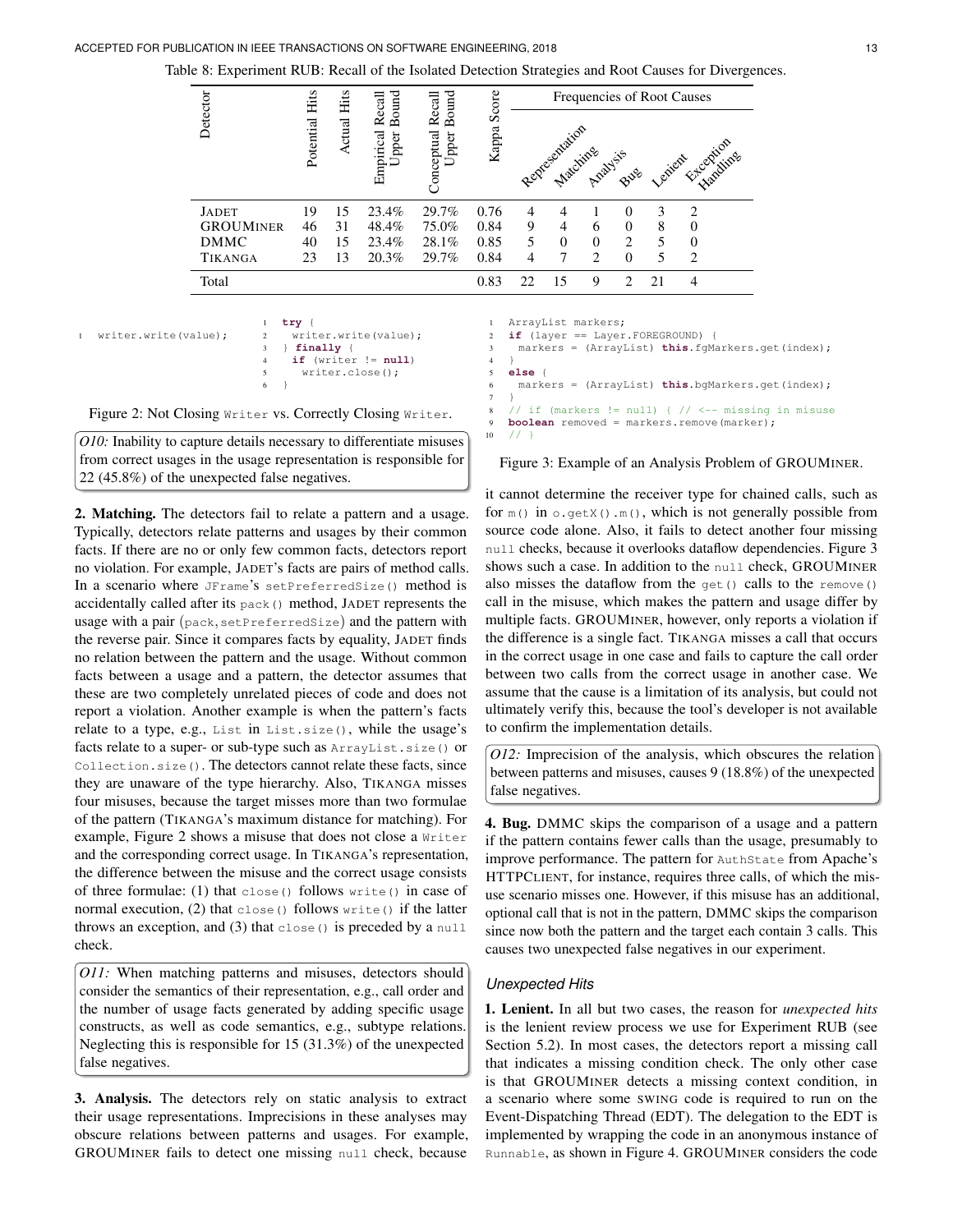```
1 public static void main(String[] args) {
    2 SwingUtilities.invokeLater(new Runnable() {
3 public void run() {
       4 JFrame f = new JFrame("Main Window");
       // add components...
       6 f.setVisible(true);
7 }
8 });
9 }
```
Figure 4: Instantiating Swing Components on the Event-Dispatching Thread.

```
writer.write(value);
writer.close();
                           \frac{1}{2} try {
                                writer.write(value);
                           3 } finally {
                           4 writer.close();
                            5 }
```
Figure 5: Closing Writer Without and With Exception Handling.

in run() as part of code of the enclosing method. Consequently, it suggests the misuse by reporting a missing instantiation of Runnable before the instantiation of the JFrame.

<span id="page-13-4"></span>*O13:* Missing method calls may indicate missing condition checks. Detectors that report these missing calls, despite not reporting the exact condition, find violations outside of their conceptual capabilities.

2. Exception Handling. In the remaining two cases, JADET and TIKANGA correctly report missing exception handling. For example, [Figure 5](#page-13-1) (left) shows a misuse where close() is not called when write() throws an exception. A corresponding correct usage is shown on the right. TIKANGA and JADET both represent the correct usage with two facts  $\{(write, close), (write: EXC, close)\},$  effectively encoding that close() is called after write() in normal execution and in case of an exception. In the misuse, they find the second fact missing. This capability of the implementation is not mentioned in the respective publications.

## **7.3 [Experiment R](#page-8-0)**

In [Experiment R,](#page-8-0) we run all detectors to assess their recall without explicitly providing them with correct usages. In addition to MUBENCH's 64 misuses, we add the 14 new misuses from [Experiment P](#page-6-0) and exclude the 25 hand-crafted examples for which there is no project code to mine patterns from. This leaves us with 53 misuses for [Experiment R](#page-8-0) (Row 5 of [Table 1\)](#page-2-0).

[Table 9](#page-13-2) shows the results and [Figure 6](#page-14-0) visualizes the recall. JADET finds only the three misuses it already identified in [Experi](#page-6-0)[ment P.](#page-6-0) GROUMINER does not find any of the misuses. TIKANGA finds the five misuses it already identified in [Experiment P,](#page-6-0) one of the misuses that DMMC identified in [Experiment P,](#page-6-0) and one of the misuses that JADET identified in [Experiment P.](#page-6-0) DMMC finds two misuses from MUBENCH (both missing method calls), the eight misuses it reported in [Experiment P,](#page-6-0) and one misuse both JADET and TIKANGA reported in [Experiment P.](#page-6-0)

DMMC shows by far the best recall in [Experiment R.](#page-8-0) This suggests that its relatively simple detection strategy works well when focusing on missing method calls. However, the recall of all detectors in the realistic setting offered by [Experiment R](#page-8-0) is low. Analyzing the root causes for their bad performance, we identify two general problems with the design of the detectors and their evaluation setup.

1. Ranking. [Experiment R](#page-8-0) shows that the detectors identify additional misuses beyond their top-20 findings that we considered <span id="page-13-2"></span>Table 9: [Experiment R:](#page-8-0) Recall of the Detectors on MUBENCH and the New Misuses from [Experiment P.](#page-6-0)

|                  |    |    | Potential Hite Hite | Kappa Score |
|------------------|----|----|---------------------|-------------|
| Detector         |    |    |                     |             |
| <b>JADET</b>     |    | 3  | 5.7%                | 1.00        |
| <b>GROUMINER</b> |    | 0  | $0.0\%$             | 1.00        |
| <b>DMMC</b>      | 25 | 11 | 20.8%               | 0.95        |
| <b>TIKANGA</b>   | 9  | 7  | 13.2%               | 1.00        |
| Total            |    |    |                     | 0.97        |

in [Experiment P.](#page-6-0) Unfortunately, they rank those misuses very low. For example, the two MUBENCH misuses DMMC finds are ranked 309 and 613. This is far beyond the number of findings that we can reasonably expect a user to assess. The four detectors in our experiments all use different ranking strategies, but none of the detectors from our survey in [Section 4](#page-3-0) compared different strategies on the same detector.

<span id="page-13-3"></span>*O14:* Detectors need better ranking strategies to report true positives within their top findings. Furthermore, researchers should compare alternative ranking strategies for single detectors.

2. Usage Examples. The huge difference in the detectors' performance between Experiments RUB and R suggests that the cause is a shortage of correct usage examples in the target projects. One possibility is that the number of such examples is smaller than the detectors' minimal support for pattern mining, in which case we could simply lower these thresholds. However, this would likely also increase the number of false positives as the mined patterns generally become less reliable, which underlines the need to effectively filter false positives (*[O1](#page-9-1)*) and improve ranking (*[O14](#page-13-3)*). Another possibility is that no, or only very few, such examples exist in the projects. This would be a general problem with the evaluation setup of misuse detectors. To solve it, we need additional sources of usage examples to mine patterns from. Gruska *et al.* [\[37\]](#page-16-27) demonstrated one possible approach by applying JADET in a crossproject setting with 6,000 projects, but did not measure recall. This strategy is also common in other recommender systems for software engineering, such as code-completion engines [\[50\]](#page-16-40). The misuse detectors CAR-MINER [\[17\]](#page-16-25) and ALATTIN [\[18\]](#page-16-23) implement an alternative approach, by specifically searching for usage examples of the APIs used in the target project via a code-search engine. Related to this, other lines of research proposed code-search engines to find usage examples in open source projects [\[51\]](#page-16-41), [\[52\]](#page-17-0) or on StackOverflow [\[53\]](#page-17-1).

<span id="page-13-5"></span>*O15:* All detectors have low recall, likely due to lack of correct usage examples in target projects. Adoption of existing codesearch techniques and cross-project mining could mitigate this problem.

The Kappa scores indicate mostly perfect reviewer agreement in [Experiment R.](#page-8-0) This is because the detectors found almost exclusively the misuses that one of them also identified in [Experiment P,](#page-6-0) i.e., the misuses we already agreed on before. The exception is DMMC, where we initially disagreed on one of its 14 potential hits for misuses from the original MUBENCH dataset.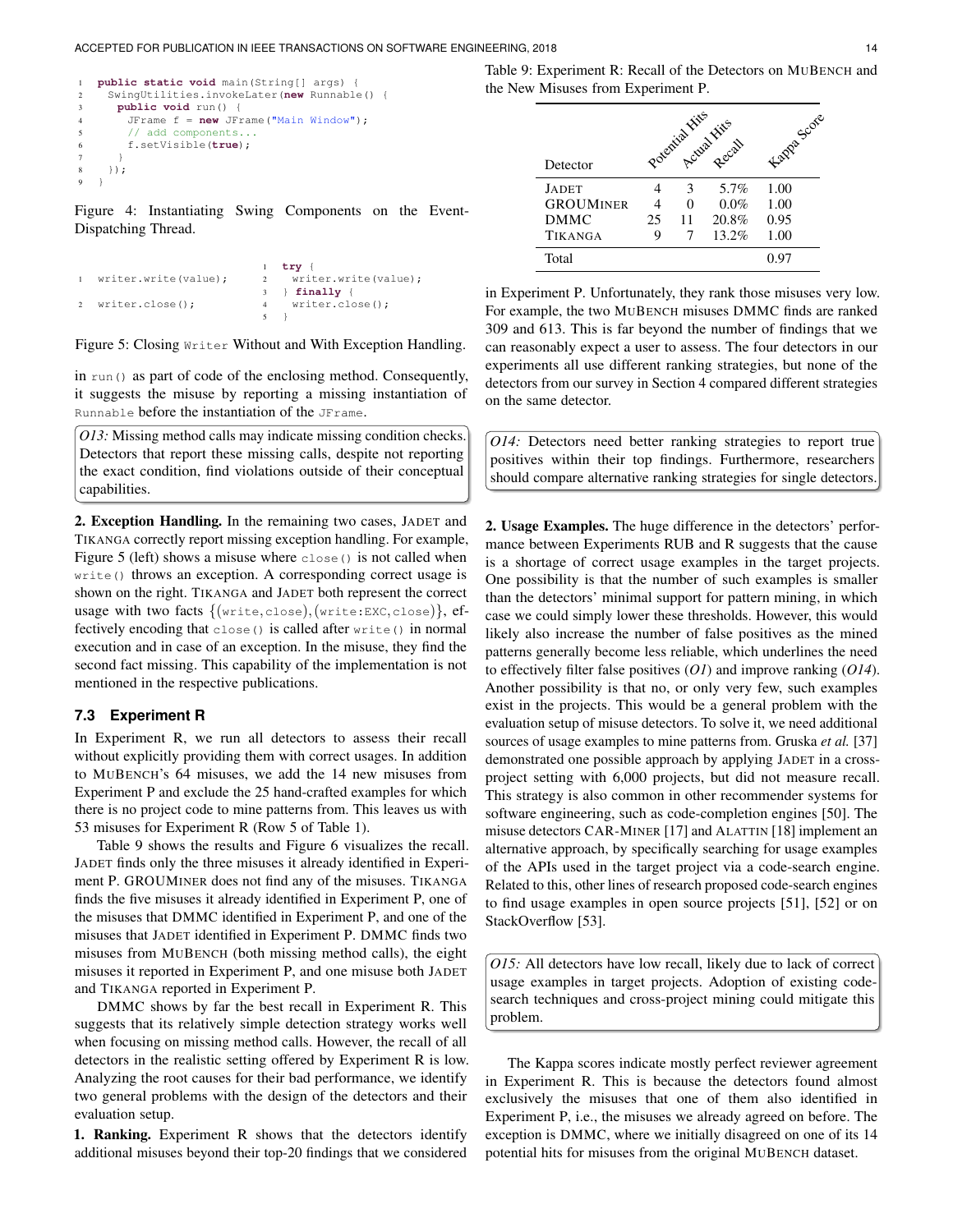<span id="page-14-0"></span>

Figure 6: Recall of the Detectors in [Experiment R](#page-8-0)

# **7.4 User Experience**

We now report on our experiences as users of our subject misuse detectors. Our observations is based on the experience we gained while reviewing the detectors' findings in our experiments.

DMMC simply reports present and missing method calls, along with the source line number of the first present call. We find this output generally easy to interpret. The line number helps, especially, to locate usages in large methods. GROUMINER reports pattern and usage graphs, which are more difficult to understand. However, we find that the structural properties of the source code that the graph representation captures help with the interpretation. JADET and TIKANGA report the present and missing facts of their respective representations. We find that it is often difficult to relate the facts to each other, especially in the presence of multiple usages of the same API. This might be, in part, due to the textual representation we look at. While none of the detector implementations was intended to present their findings to end users, we still find it interesting to note that the challenge of explaining findings seems to correlate with the distance between the source code and the usage representation.

We also find that Bytecode-based detectors may report findings in code that the compiler introduces. For example, the compiler translates foreach loops into Iterator usages. TIKANGA reports a missing call in such a usage, i.e., it reports a missing call on Iterator in a method where Iterator does not appear in the source code. This finding confused us at first. While additional steps could be taken to assist the user in mapping such findings back to the source code, source-based detectors do not face this problem.

Our lenient review process shows that missing method calls frequently indicate missing conditions (*[O13](#page-13-4)* and *[O2](#page-9-2)*). While such findings do not report the entire problem, we found it relatively easy to deduce their meaning. In contrast, GROUMINER reports only a missing if node, when it captures a missing condition. While these findings more explicitly indicate the problem of a missing check, we feel that they are actually harder to act upon, because they give no information about *what* should be checked. This indicates a gap between a detector's capability to find a violation type and its ability to explain respective violations to users.

Above all, we believe that the detectors' precision is likely to be the biggest threat to their applicability in practice. As a previous study by Johnson *et al.* [\[41\]](#page-16-31) shows, large numbers of false positives are a major barrier in the adoption of code analysis tools. This problem is made worse by the low recall of the detectors. Even if developers would take the time to review all reported warnings, they would still likely miss the vast majority of misuses.

# **7.5 Call to Action**

We find that misuse detectors are practically capable of detecting a considerable part of the misuses in MUBENCH, when provided with the correct usages to compare to [\(Experiment RUB\)](#page-7-0). However, even though the detectors are also capable of finding some misuses in a realistic setting (Experiments P and R), they suffer from extremely low precision (*[O1](#page-9-1)*) and recall (*[O15](#page-13-5)*). We identify four root causes for false negatives, seven root causes for false positives, and two general problems with the design of detectors and how they are typically evaluated. This leads us to several observations on how to advance the state-of-the-art in API-misuse detection. Therefore, we call researchers to action:

- We first need a precise definition of API usages, considering usage properties, such as the usage location (*[O6](#page-10-1)*) and call multiplicities (*[O8](#page-11-5)*).
- We need a representation of such usages that captures all code details necessary to distinguish correct usages from misuses (*[O10](#page-12-3)*) and more precise analyses to identify usages in code (*[O12](#page-12-4)* and *[O4](#page-10-2)*).
- We need detectors that retrieve sufficiently many usage examples using project-external sources, such as large project sets or code-search engines (*[O15](#page-13-5)*).
- We need detectors that go beyond the naive assumption that a deviation from the most-frequent usage corresponds to a misuse  $(O3)$  $(O3)$  $(O3)$ , but consider program semantics, such as type hierarchies (*[O11](#page-12-5)*) and implicit dependencies between objects (*[O7](#page-11-6)*). We hypothesize that probabilistic models might be a way to tackle this problem.
- We need strategies to properly match patterns and usages in the presence of violations (*[O9](#page-11-7)* and *[O11](#page-12-5)*).
- We need strategies to properly handle alternative patterns for the same API (*[O5](#page-10-4)*).
- Finally, we need good ranking strategies, to reduce the cost of reviewing findings (*[O14](#page-13-3)*).

In order to achieve all this, we need repeatable and replicable studies that enable systematic evaluation and analysis of alternative approaches and strategies. We publish MUBENCH and MUBENCH-PIPE [\[24\]](#page-16-7), as a foundation for such work, and call researchers to use and contribute to this infrastructure, to advance the state of the art in API-misuse detection.

# **8 THREATS TO VALIDITY**

Construct Validity. Any detector's performance is dependent on its configuration. Due to the high effort of reviewing findings, we could not try different configurations for each detector. However, to give each detector a fair chance, we used the optimal configurations reported in the respective publications.

Our study focuses on static misuse detectors. Approaches based on dynamic analyses may perform differently and have unique strengths and weaknesses. To enable dynamic analyses of the project versions in MUBENCH, we would have to ensure that the respective code is executable (which requires a sufficient run-time environment, in addition to compile-time dependencies) and to provide example inputs for the execution. It is unclear how to do this such that it results in a fair comparison of both static and dynamic techniques, without resorting to comparing apples to oranges. In this work, we focused only on static approaches.

Our experiments focus on detectors that detect misuses in Java code. Therefore, the results may not generalize to detectors for other languages. We decided to focus on this subset of detectors, because the majority of approaches we identified in our survey targets Java. To include detectors that target other languages, we would have to either migrate them to Java or build up additional datasets for the respective languages, both of which is outside the scope of this work.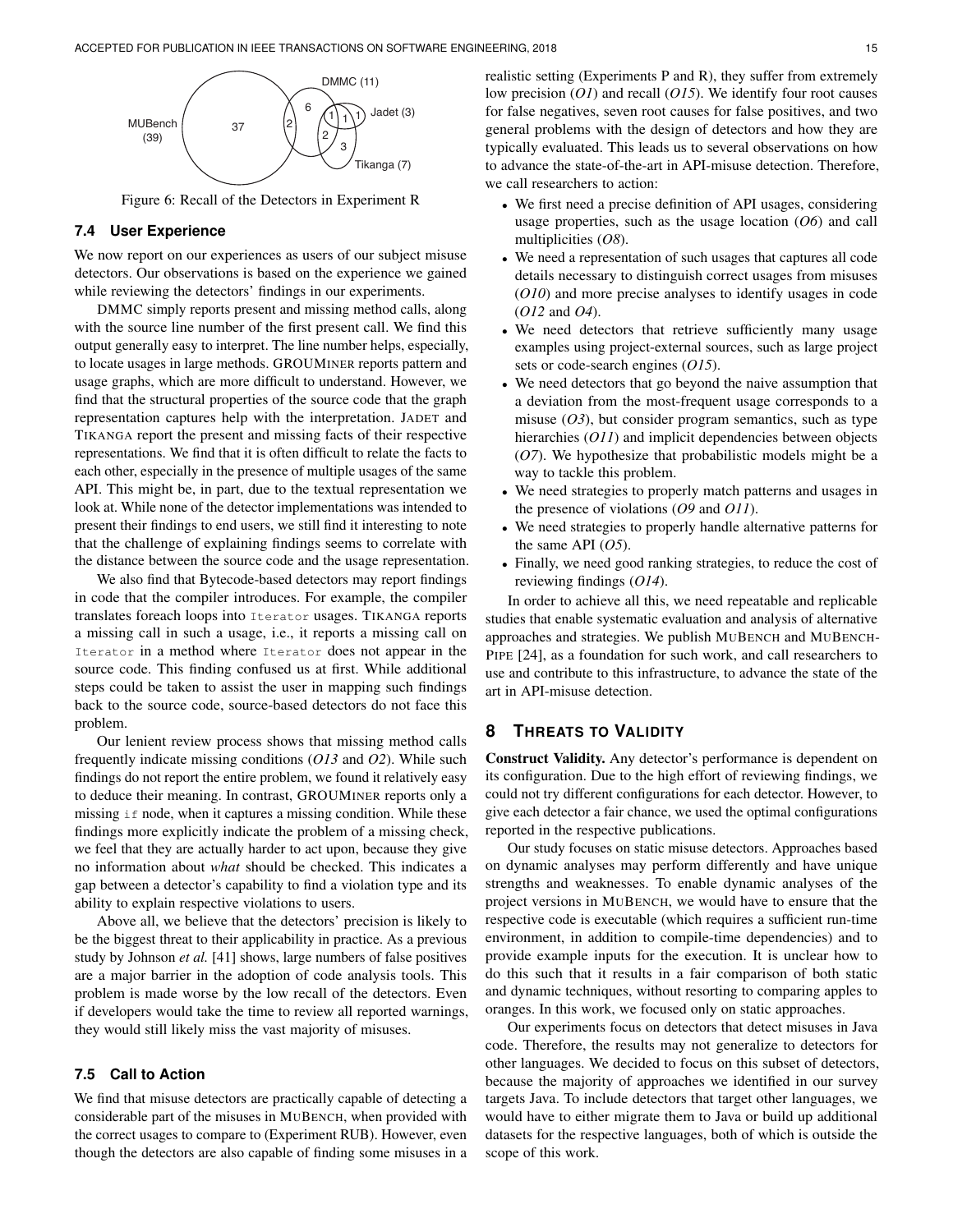Internal Validity. Reviewing the detectors' findings was done by three of the authors and was not blind (i.e., we knew the detectors we were reviewing findings for). We could not do blind reviewing, because each approach has a distinct representation of usages and violations that cannot be anonymized. Moreover, two of the authors of this work are among the original authors of GROUMINER. We did our best to review objectively. To avoid bias, every finding was independently reviewed by two authors and for all findings of GROUMINER, at least one review was done by an author who was not involved in the original work.

While we did ask the original authors to confirm our assessment of the conceptual capabilities of their tools, we did not ask them to confirm the empirical results of our experiments. We estimate that, including discussions to resolve disagreements, it required each reviewer on average 2 minutes to verify whether a detector identified one of the known misuses in Experiments RUB and R and 5 minutes to verify whether a detector's finding identifies an actual misuse in [Experiment P,](#page-6-0) where we needed to understand the respective code, check documentation, and sometimes also look into transitively called methods. This amounts to 24.8 hours of review effort per reviewer, 4 hours for JADET, 7.2 hours for GROUMINER, 4.7 hours for TIKANGA, and 8.9 hours for DMMC. We decided it is unreasonable to expect the original authors to invest this amount of time in verifying our assessments. We do, however, publish all our review data [\[10\]](#page-16-1) to allow them and others to revisit our decisions.

External Validity. There may be violation categories we miss in MUC. The MUBENCH dataset may also not have enough examples of all violations. This may impact the detectors' comparisons. However, the existing MUBENCH dataset is based on over 1,200 reports from state-of-the-art bug datasets as well as developer input [\[3\]](#page-15-3) and the results of two empirical studies on API usage directives. Our survey of existing detectors' capabilities also includes 12 detectors. This makes it unlikely that we miss a prevalent violation category.

Our dataset may not be representative of all possible realworld API misuses, especially, because we could only compile 29 (52%) of the 55 project versions and had to exclude the misuses in the other versions from our experiments. Compiling arbitrary versions of projects from the source control history of project is a challenging task. We invested two full weeks work of one of the authors and additional 3 months work of a student, to include as many project versions as possible. Still, loosing the examples for which we could not compile the respective project versions may bias the results of our experiments.

Ideally, our experiments would include thousands of misuses from a large number of projects and in each individual project version, to give us greater confidence in the generalizability of our results. However, currently, there is no such dataset. We invested several months of effort to collect and prepare MUBENCH in its current state, to make a first step towards a large benchmark. Now that the we have the infrastructure in place, it is straightforward to extend MUBENCH with misuse examples from different sources.

We publish MUBENCHPIPE and MUBENCH [\[24\]](#page-16-7) and encourage others to extend the dataset and repeat our experiments, also with other detectors and detector configurations.

# **9 CONCLUSIONS**

API-misuse detectors help developers write better software by warning them about potential misuses in their code. Despite the existence of many such detectors, there has been no attempt to systematically study types of API misuses and design detectors accordingly. In this paper, we addressed this gap by creating MUC, based on a dataset of 100 misuses. By evaluating the conceptual capabilities of 12 existing detectors against MUC, we identified shortcomings qualitatively. We then developed an automated benchmark pipeline, MUBENCHPIPE, to empirically evaluate four existing detectors. Our results reveal that misuse detectors are practically capable of detecting misuses, when explicitly provided with correct usages to mine patterns from. However, they suffer from extremely low precision and recall in a realistic application setting. We identify four root causes for false negatives, seven root causes for false positives, and two general problems with the design of detectors and the commonly-used evaluation setup. These lead us to several observations on how to advance the state-of-the-art in API-misuse detection in future work. We publish all our tooling and our dataset [\[24\]](#page-16-7) to encourage other researchers to join us along this path.

# **ACKNOWLEDGEMENTS**

We thank our students M. Kämmerer and J. Schlitzer for their work on MUBENCHPIPE and their help preparing MUBENCH, M. Monperrus for providing DMMC, A. Zeller and A. Wasylkowski for providing JADET and TIKANGA, and M. Pradel for additional examples for MUBENCH.

This work was partially funded by the German Federal Ministry of Education and Research (BMBF) within the Software Campus project *Eko*, grant no. 01IS12054, by the DFG as part of CRC 1119 CROSSING, and by the Hessen State Ministry for Higher Education, Research and the Arts (HMWK) within CRISP. The authors assume responsibility for the paper content.

# **REFERENCES**

- <span id="page-15-0"></span>[1] M. Monperrus and M. Mezini, "Detecting missing method calls as violations of the majority rule," *ACM Transactions on Software Engineering and Methodology*, vol. 22, no. 1, pp. 1–25, 2013.
- [2] J. Sushine, J. D. Herbsleb, and J. Aldrich, "Searching the state space: A qualitative study of API protocol usability," in *Proceedings of the 23rd IEEE International Conference on Program Comprehension*, ser. ICPC '15. IEEE Computer Society Press, 2015, pp. 82–93.
- <span id="page-15-3"></span>[3] S. Amann, S. Nadi, H. A. Nguyen, T. N. Nguyen, and M. Mezini, "MUBench: A benchmark for API-misuse detectors," in *Proceedings of the 13th Working Conference on Mining Software Repositories*, ser. MSR '16. ACM Press, 2016.
- [4] S. Fahl, M. Harbach, T. Muders, L. Baumgärtner, B. Freisleben, and M. Smith, "Why Eve and Mallory love Android: An analysis of Android SSL (in)security," in *Proceedings of the 19th ACM Conference on Computer and Communications Security*, ser. CCS '12. ACM Press, 2012, pp. 50–61.
- [5] M. Egele, D. Brumley, Y. Fratantonio, and C. Kruegel, "An empirical study of cryptographic misuse in Android applications," in *Proceedings of the Conference on Computer & Communications Security*, ser. CCS'13. ACM Press, 2013, pp. 73–84.
- [6] S. Nadi, S. Krüger, M. Mezini, and E. Bodden, ""Jumping through hoops": Why do developers struggle with cryptography APIs?" in *Proceedings of the 38th International Conference on Software Engineering*, ser. ICSE'16. ACM Press, 2016.
- <span id="page-15-1"></span>[7] M. Georgiev, S. Iyengar, S. Jana, R. Anubhai, D. Boneh, and V. Shmatikov, "The most dangerous code in the world: Validating SSL certificates in non-browser software," in *Proceedings of the 19th ACM Conference on Computer and Communications Security*, ser. CCS '12. ACM Press, 2012, pp. 38–49.
- <span id="page-15-2"></span>[8] U. Dekel and J. D. Herbsleb, "Improving API documentation usability with knowledge pushing," in *Proceedings of the 31st International Conference on Software Engineering*, ser. ICSE '09. IEEE Computer Society Press, 2009, pp. 320–330.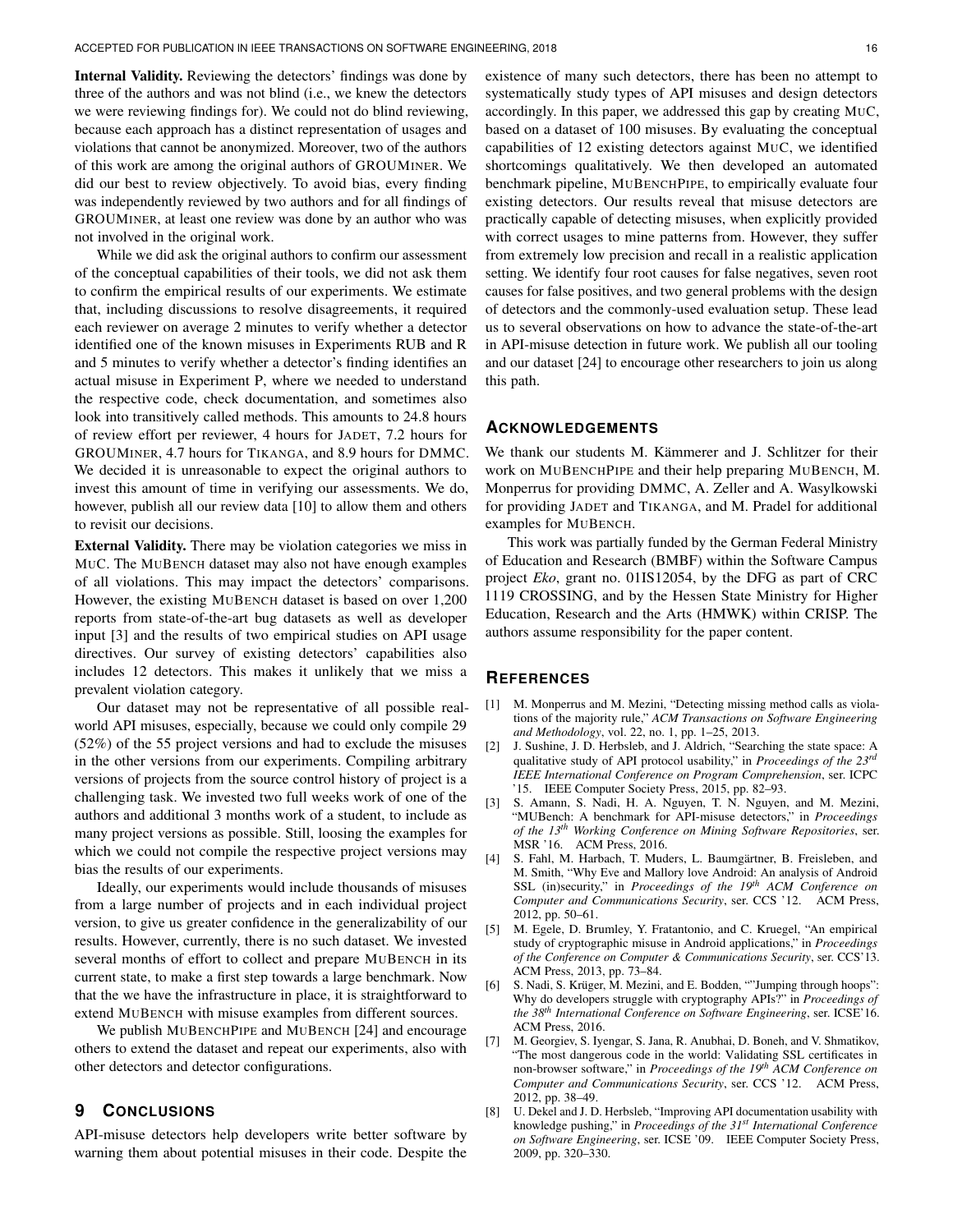- <span id="page-16-0"></span>[9] Y. Acar, M. Backes, S. Fahl, D. Kim, M. L. Mazurek, and C. Stransky, "You get where you're looking for. The impact of information sources on code security," in *Proceedings of the 37th IEEE Symposium on Security and Privacy*. IEEE Computer Society Press, 2016.
- <span id="page-16-1"></span>[10] "Artifact Page," 2017. [Online]. Available: [http://www.st.informatik.](http://www.st.informatik.tu-darmstadt.de/artifacts/mustudy/) [tu-darmstadt.de/artifacts/mustudy/](http://www.st.informatik.tu-darmstadt.de/artifacts/mustudy/)
- <span id="page-16-2"></span>[11] Z. Li and Y. Zhou, "PR-Miner: Automatically extracting implicit programming rules and detecting violations in large software code," in *Proceedings of the 10th European Software Engineering Conference Held Jointly with 13th ACM SIGSOFT International Symposium on Foundations of Software Engineering*, ser. ESEC/FSE '13. ACM Press, 2005, pp. 306–315.
- <span id="page-16-21"></span>[12] C. Lindig, "Mining patterns and violations using concept analysis," Universität des Saarlandes, Saarbrücken, Germany, Tech. Rep., 2007.
- <span id="page-16-8"></span>[13] A. Wasylkowski, A. Zeller, and C. Lindig, "Detecting object usage anomalies," in *Proceedings of the 6th ACM Joint Meeting of the European Software Engineering Conference and the ACM SIGSOFT Symposium on The Foundations of Software Engineering*, ser. ESEC/FSE '07. ACM Press, 2007, pp. 35–44.
- <span id="page-16-22"></span>[14] M. K. Ramanathan, A. Grama, and S. Jagannathan, "Static specification inference using predicate mining," in *Proceedings of the 28th ACM SIG-PLAN Conference on Programming Language Design and Implementation*, ser. PLDI '07. ACM Press, 2007, pp. 123-134.
- <span id="page-16-9"></span>[15] T. T. Nguyen, H. A. Nguyen, N. H. Pham, J. M. Al-Kofahi, and T. N. Nguyen, "Graph-based mining of multiple object usage patterns," in *Proceedings of the 7th ACM Joint Meeting of the European Software Engineering Conference and the ACM SIGSOFT Symposium on The Foundations of Software Engineering*, ser. ESEC/FSE '09. ACM Press, 2009, pp. 383–392.
- <span id="page-16-24"></span>[16] M. Acharya and T. Xie, "Mining API error-handling specifications from source code," in *Proceedings of the 12th International Conference on Fundamental Approaches to Software Engineering: Held As Part of the Joint European Conferences on Theory and Practice of Software, ETAPS 2009*, ser. FASE '09. Springer-Verlag GmbH, 2009, pp. 370–384.
- <span id="page-16-25"></span>[17] S. Thummalapenta and T. Xie, "Mining exception-handling rules as sequence association rules," in *Proceedings of the 31st International Conference on Software Engineering*, ser. ICSE '09. IEEE Computer Society Press, 2009, pp. 496–506.
- <span id="page-16-23"></span>[18] ——, "Alattin: Mining alternative patterns for detecting neglected conditions," in *Proceedings of the 24th IEEE/ACM International Conference on Automated Software Engineering*, ser. ASE '09. IEEE Computer Society Press, 2009, pp. 283–294.
- <span id="page-16-14"></span>[19] A. Wasylkowski and A. Zeller, "Mining temporal specifications from object usage," *Automated Software Engineering*, vol. 18, no. 3-4, pp. 263–292, 2011.
- <span id="page-16-3"></span>[20] T. T. Nguyen, H. V. Pham, P. M. Vu, and T. T. Nguyen, "Recommending API usages for mobile apps with Hidden Markov Model," in *Proceedings of the 30th ACM/IEEE International Conference on Automated Software Engineering*, ser. ASE '15. IEEE Computer Society Press, 2015, pp. 795–800.
- <span id="page-16-4"></span>[21] O. Legunsen, W. U. Hassan, X. Xu, G. Roşu, and D. Marinov, "How good are the specs? A study of the bug-finding effectiveness of existing Java API specifications," in *Proceedings of the 31st IEEE/ACM International Conference on Automated Software Engineering*, ser. ASE '16. ACM Press, 2016, pp. 602–613.
- <span id="page-16-5"></span>[22] M. Monperrus, M. Eichberg, E. Tekes, and M. Mezini, "What should developers be aware of? An empirical study on the directives of API documentation," *Empirical Software Engineering*, vol. 17, no. 6, pp. 703–737, 2012.
- <span id="page-16-6"></span>[23] C. DiBona, "Bidding farewell to Google Code." [Online]. Available: [http://](http://google-opensource.blogspot.com/2015/03/farewell-to-google-code.html) [google-opensource.blogspot.com/2015/03/farewell-to-google-code.html](http://google-opensource.blogspot.com/2015/03/farewell-to-google-code.html)
- <span id="page-16-7"></span>[24] "MUBench," 2017. [Online]. Available: [https://github.com/stg-tud/](https://github.com/stg-tud/MUBench/) [MUBench/](https://github.com/stg-tud/MUBench/)
- <span id="page-16-10"></span>[25] M. Pradel and T. R. Gross, "Leveraging test generation and specification mining for automated bug detection without false positives," in *Proceedings of the 34th International Conference on Software Engineering*, ser. ICSE '12. IEEE Computer Society Press, 2012, pp. 288–298.
- <span id="page-16-11"></span>[26] Q. Luo, Y. Zhang, C. Lee, D. Jin, P. O. Meredith, T. F. Şerbănuță, and G. Rosu, "RV-Monitor: Efficient parametric runtime verification with simultaneous properties," in *Runtime Verification*. Springer-Verlag GmbH, 2014, pp. 285–300.
- <span id="page-16-12"></span>[27] M. Pradel, C. Jaspan, J. Aldrich, and T. R. Gross, "Statically checking API protocol conformance with mined multi-object specifications," in *Proceedings of the 34th International Conference on Software Engineering*, ser. ICSE '12. IEEE Computer Society Press, 2012, pp. 925–935.
- <span id="page-16-13"></span>[28] D. Engler, D. Y. Chen, S. Hallem, A. Chou, and B. Chelf, "Bugs as deviant behavior: A general approach to inferring errors in systems

code," in *Proceedings of the 18th ACM Symposium on Operating Systems Principles*, ser. SOSP '01. ACM Press, 2001, pp. 57–72.

- <span id="page-16-15"></span>[29] "IEEE standard classification for software anomalies," *IEEE Std 1044- 2009 (Revision of IEEE Std 1044-1993)*, pp. 1–23, 2010.
- <span id="page-16-16"></span>[30] R. Chillarege, I. S. Bhandari, J. K. Chaar, M. J. Halliday, D. S. Moebus, B. K. Ray, and M.-Y. Wong, "Orthogonal defect classification-a concept for in-process measurements," *IEEE Transactions on Software Engineering*, vol. 18, no. 11, pp. 943–956, 1992.
- <span id="page-16-17"></span>[31] M. Beller, R. Bholanath, S. McIntosh, and A. Zaidman, "Analyzing the state of static analysis: A large-scale evaluation in open source software," in *Proceedings of the 23rd IEEE International Conference on Software Analysis, Evolution, and Reengineering*, vol. 1. IEEE Computer Society Press, 2016.
- <span id="page-16-18"></span>[32] B. G. Glaser and A. L. Strauss, *The Discovery of Grounded Theory: Strategies for Qualitative Research*. Aldine de Gruyter, 1967, vol. 46.
- <span id="page-16-19"></span>[33] M. P. Robillard, E. Bodden, D. Kawrykow, M. Mezini, and T. Ratchford, "Automated API property inference techniques," *IEEE Transactions on Software Engineering*, vol. 39, no. 5, pp. 613–637, 2013.
- <span id="page-16-20"></span>[34] M. K. Ramanathan, A. Grama, and S. Jagannathan, "Path-sensitive inference of function precedence protocols," in *Proceedings of the 29th International Conference on Software Engineering*, ser. ICSE '07. IEEE Computer Society Press, 2007, pp. 240–250.
- <span id="page-16-28"></span>[35] B. Ganter and R. Wille, *Formal Concept Analysis: Mathematical Foundations*, 1st ed. Springer-Verlag New York, Inc., 1997.
- <span id="page-16-26"></span>[36] M. Monperrus, M. Bruch, and M. Mezini, "Detecting missing method calls in object-oriented software," in *Proceedings of the 24th European Conference on Object-oriented Programming*, ser. ECOOP '10. Springer-Verlag GmbH, 2010, pp. 2–25.
- <span id="page-16-27"></span>[37] N. Gruska, A. Wasylkowski, and A. Zeller, "Learning from 6,000 projects," in *Proceedings of the 19th International Symposium on Software Testing and Analysis*, ser. ISTA '10. ACM Press, 2010, pp. 119–129.
- <span id="page-16-29"></span>[38] S. Brin, R. Motwani, J. D. Ullman, and S. Tsur, "Dynamic itemset counting and implication rules for market basket data," in *Proceedings of the ACM SIGMOD International Conference on Management of Data*, ser. SIGMOD '97. ACM Press, 1997, pp. 255–264.
- <span id="page-16-30"></span>[39] C. Flanagan, K. R. M. Leino, M. Lillibridge, G. Nelson, J. B. Saxe, R. Stata, M. Lillibridge, G. Nelson, J. B. Saxe, and R. Stata, "Extended static checking for Java," *ACM SIGPLAN Notices*, vol. 37, no. 5, pp. 234–245, 2002.
- [40] A. Bessey, K. Block, B. Chelf, A. Chou, B. Fulton, S. Hallem, C. Henri-Gros, A. Kamsky, S. McPeak, and D. Engler, "A few billion lines of code later: Using static analysis to find bugs in the real world," *Communications of the ACM*, vol. 53, no. 2, pp. 66–75, 2010.
- <span id="page-16-31"></span>[41] B. Johnson and Y. Song, "Why don't software developers use static analysis tools to find bugs?" in *Proceedings of the 35th International Conference on Software Engineering*, ser. ICSE '13. IEEE Computer Society Press, 2013.
- <span id="page-16-32"></span>[42] G. Inc., "Closure compiler," 2017. [Online]. Available: [https:](https://developers.google.com/closure/compiler/) [//developers.google.com/closure/compiler/](https://developers.google.com/closure/compiler/)
- <span id="page-16-33"></span>[43] iText Software, "iText, a Java PDF Library," 2017. [Online]. Available: <https://sourceforge.net/projects/itext/>
- <span id="page-16-34"></span>[44] R. U. i. N. Digital Security group, "JMRTD: An Open Source Java Implementation of Machine Readable Travel Documents," 2017. [Online]. Available:<http://jmrtd.org/>
- <span id="page-16-35"></span>[45] T. J. project, "Joda-Time," 2017. [Online]. Available: [http://www.joda.](http://www.joda.org/joda-time/) [org/joda-time/](http://www.joda.org/joda-time/)
- <span id="page-16-36"></span>[46] T. A. S. Foundation, "Apache Lucene," 2017. [Online]. Available: <https://lucene.apache.org/core/>
- <span id="page-16-37"></span>[47] S. Lu, Z. Li, F. Qin, L. Tan, P. Zhou, and Y. Zhou, "BugBench: Benchmarks for evaluating bug detection tools," in *In Workshop on the Evaluation of Software Defect Detection Tools*, 2005.
- <span id="page-16-38"></span>[48] C. Cifuentes, C. Hoermann, N. Keynes, L. Li, S. Long, E. Mealy, M. Mounteney, and B. Scholz, "BegBunch: Benchmarking for C bug detection tools," in *Proceedings of the International Workshop on Defects in Large Software Systems*, ser. DEFECTS '09. ACM Press, 2009, pp. 16–20.
- <span id="page-16-39"></span>[49] M. A. Saied, O. Benomar, H. Abdeen, and H. Sahraoui, "Mining multilevel API usage patterns," in *Proceedings of the 22nd IEEE International Conference on Software Analysis, Evolution, and Reengineering*, ser. SANER '15. IEEE Computer Society Press, 2015, pp. 23–32.
- <span id="page-16-40"></span>[50] S. Proksch, J. Lerch, and M. Mezini, "Intelligent code completion with Bayesian networks," *ACM Transactions on Software Engineering and Methodology (TOSEM)*, vol. 25, no. 1, pp. 1–31, 2015.
- <span id="page-16-41"></span>[51] M. Grechanik, C. Fu, Q. Xie, C. McMillan, D. Poshyvanyk, and C. Cumby, "A search engine for finding highly relevant applications," in *Proceedings of the 32nd ACM/IEEE International Conference on Software Engineering - Volume 1*, ser. ICSE '10. ACM Press, 2010, pp. 475–484.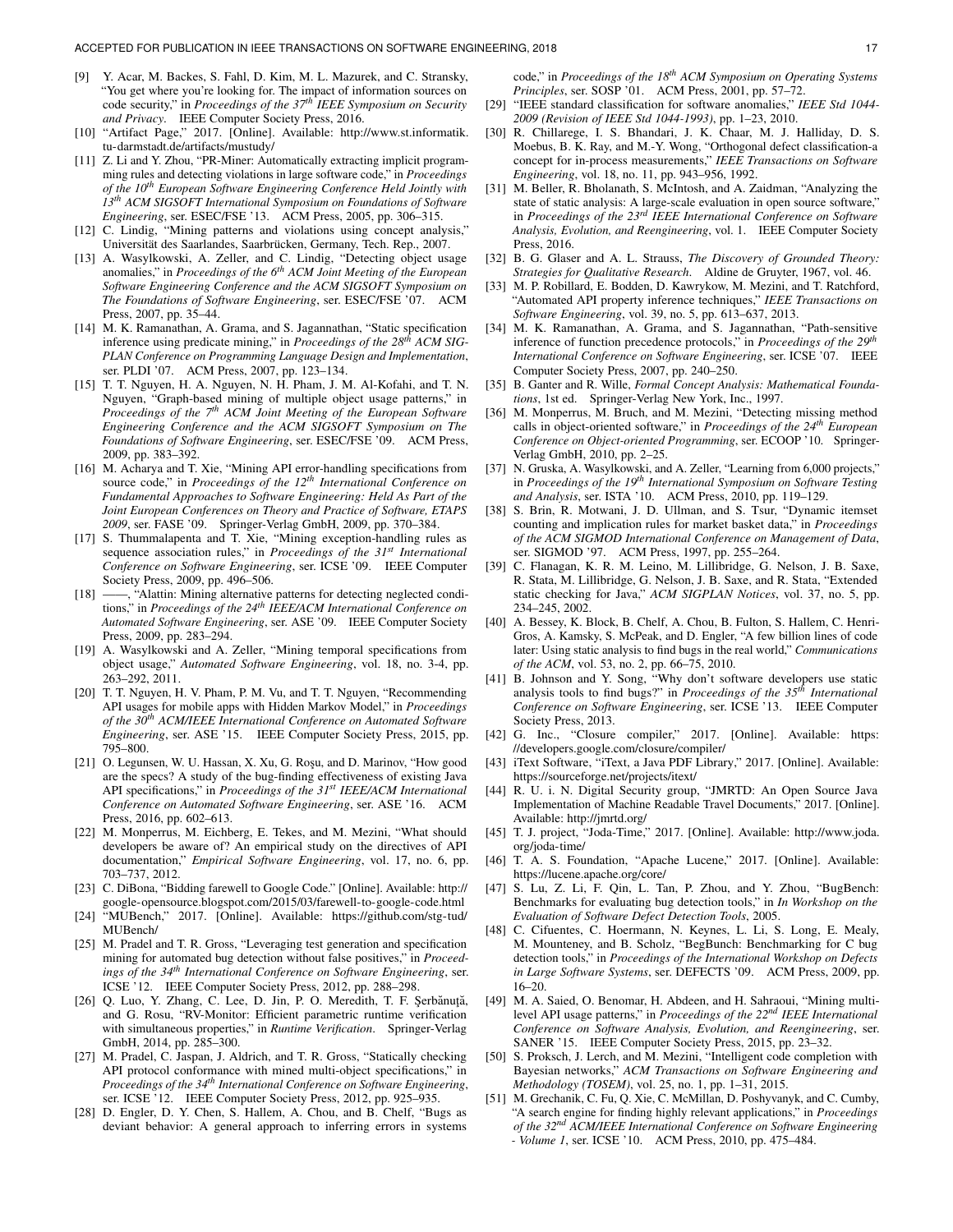#### ACCEPTED FOR PUBLICATION IN IEEE TRANSACTIONS ON SOFTWARE ENGINEERING, 2018 18

- <span id="page-17-0"></span>[52] C. McMillan, M. Grechanik, D. Poshyvanyk, Q. Xie, and C. Fu, "Portfolio: Finding relevant functions and their usage," in *Proceedings of the 33rd International Conference on Software Engineering*, ser. ICSE '11. ACM Press, 2011, pp. 111–120.
- <span id="page-17-1"></span>[53] L. Ponzanelli, G. Bavota, M. Di Penta, R. Oliveto, and M. Lanza, "Mining StackOverflow to turn the IDE into a self-confident programming prompter," in *Proceedings of the 11th Working Conference on Mining Software Repositories*, ser. MSR '14. ACM Press, 2014, pp. 102–111.



**Sarah Nadi** is an Assistant Professor at the University of Alberta. She received both her MMath (2010) and PhD (2014) degrees from the University of Waterloo, Canada, and spent approximately two years as a post-doctoral researcher at TU Darmstadt, Germany. Her research interests include mining software repositories, software product lines, and helping developers use APIs correctly.



**Sven Amann** is a doctoral candidate at TU Darmstadt, Germany. His primary research domain is API-misuse detection using static analyses and machine-learning techniques applied to examples mined from large code repositores and code search engines. Sven is founder and project lead of the MUBench benchmark suite. More on [http://sven-amann.de.](https://web.archive.org/web/20170606231336/http://sven-amann.de)



**Tien Nguyen** is an associate professor at The University of Texas at Dallas. His research interests include program analysis, large-scale mining software repositories, and statistical approaches in software engineering.



**Hoan Nguyen** is a post-doctoral researcher at Iowa State University. He received his PhD from Iowa State University. His research interests include program analysis, software evolution and maintenance, and mining software repositories.